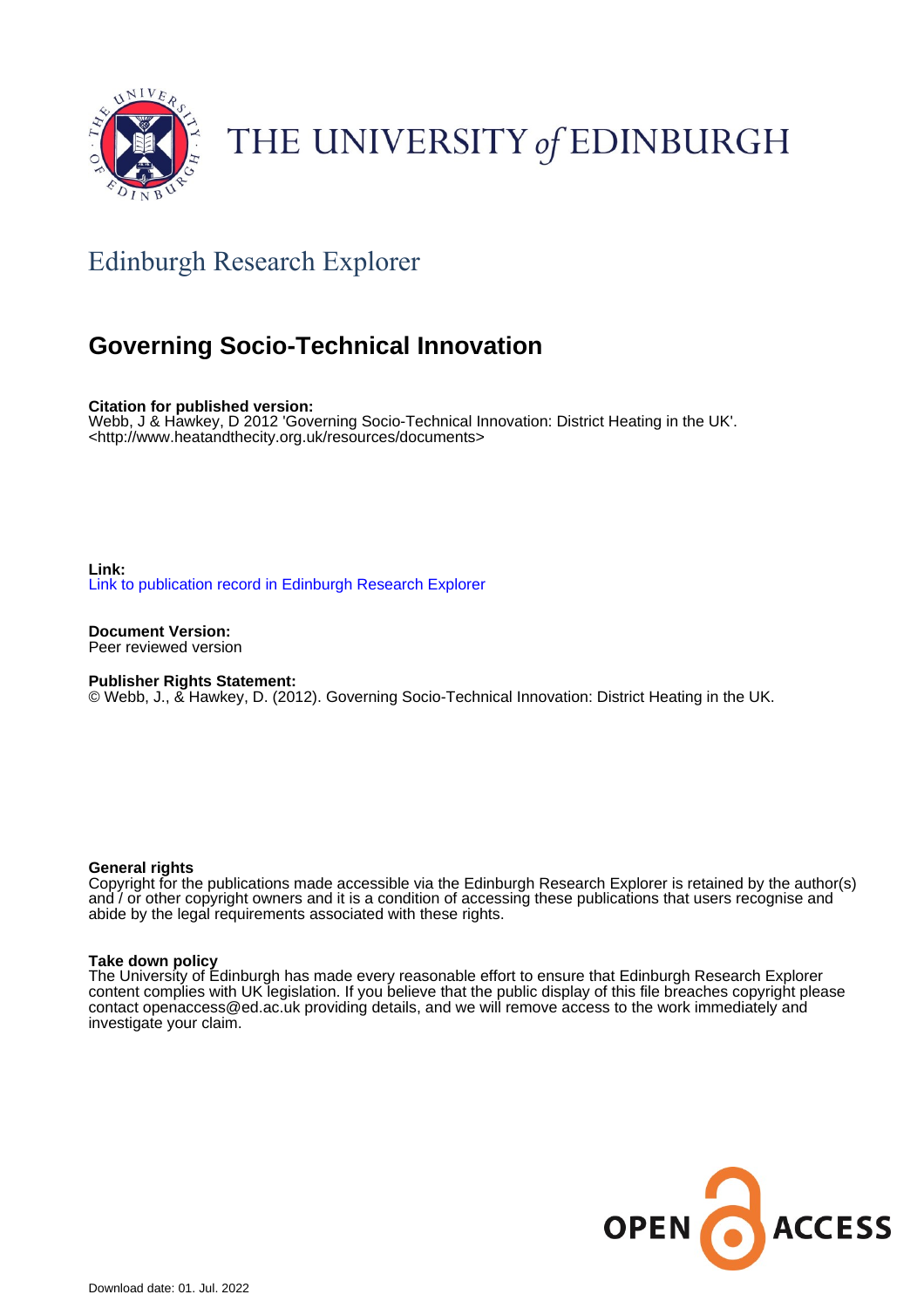# **Multi-level Governance of Socio-Technical Innovation:**

# **the Case of District Heating in the UK**

David Hawkey and Janette Webb

University of Edinburgh School of Social and Political Science Institute of Governance Chisholm House High School Yards Edinburgh EH1 1LZ

### Research Councils - UK ENERGY AND COMMUNITIES: *HEAT AND THE CITY* www.heatandthecity.org.uk

Paper presented at Jean Monnet International Workshop: The Governance of Innovation and Socio-Technical Systems in Europe: New Trends, New Challenge, CBS, March 1-2 2012.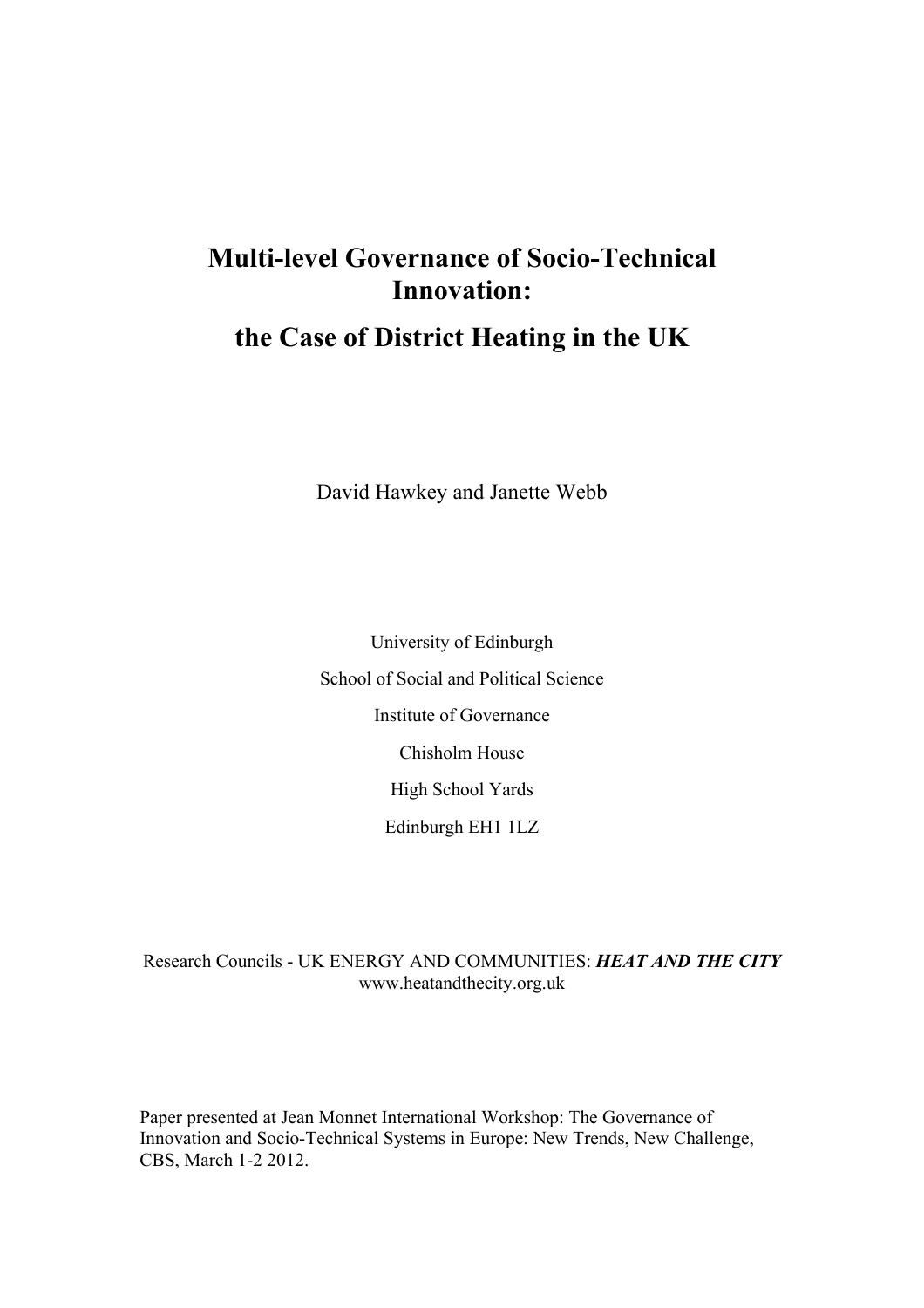### **Abstract**

While urban heat networks are established components of energy systems in several European countries, district heating (DH) serves only around 1% of the UK's space and hot water heat demand. Many of the factors relevant to Scandinavian  $20<sup>th</sup>$  century development of DH (resource efficiency, affordable heat, regeneration, local revenue generation) inform contemporary UK plans, but climate protection policies are giving new impetus to low carbon energy innovation. A number of municipal authorities are actively developing DH projects, though in a context which differs significantly from those which supported earlier extensive innovation in Europe. Key differences include limited local authority powers, resources, and capacities; limited supportive institutions; and tensions between local initiatives and the global scale of key energy actors. Therefore, in spite of the maturity of DH technologies, and some supportive UK and Scottish governance measures, deployment of DH in the UK (and several other countries) represents a significant collective action problem. Using new qualitative data on UK, Dutch and Norwegian DH cases, we examine the local governance solutions and the prospects for effective governance of UK heat networks.

**Key Words** Governance, district energy, district heating, low carbon energy, cities, sustainability, socio-technical innovation.

*'Heat and the City'* is a multi-disciplinary, collaborative research project undertaken by the Universities of Edinburgh and Strathclyde. We are grateful for funding from the UK Research Councils' Energy and Communities programme www.heatandthecity.org.uk

The research team at University of Edinburgh are:

Janette Webb, Principal Investigator and Professor of Sociology of Organisations

David Hawkey, Research Fellow

Heather Lovell, Lecturer in Human Geography

Andy Kerr, Director of the Edinburgh Centre for Carbon Innovation

David McCrone, Professor of Sociology

Mark Winskel, Senior Research Fellow, Institute for Energy Systems

and

University of Strathclyde: Richard Bellingham, Senior Research Fellow, Fraser of Allander Institute.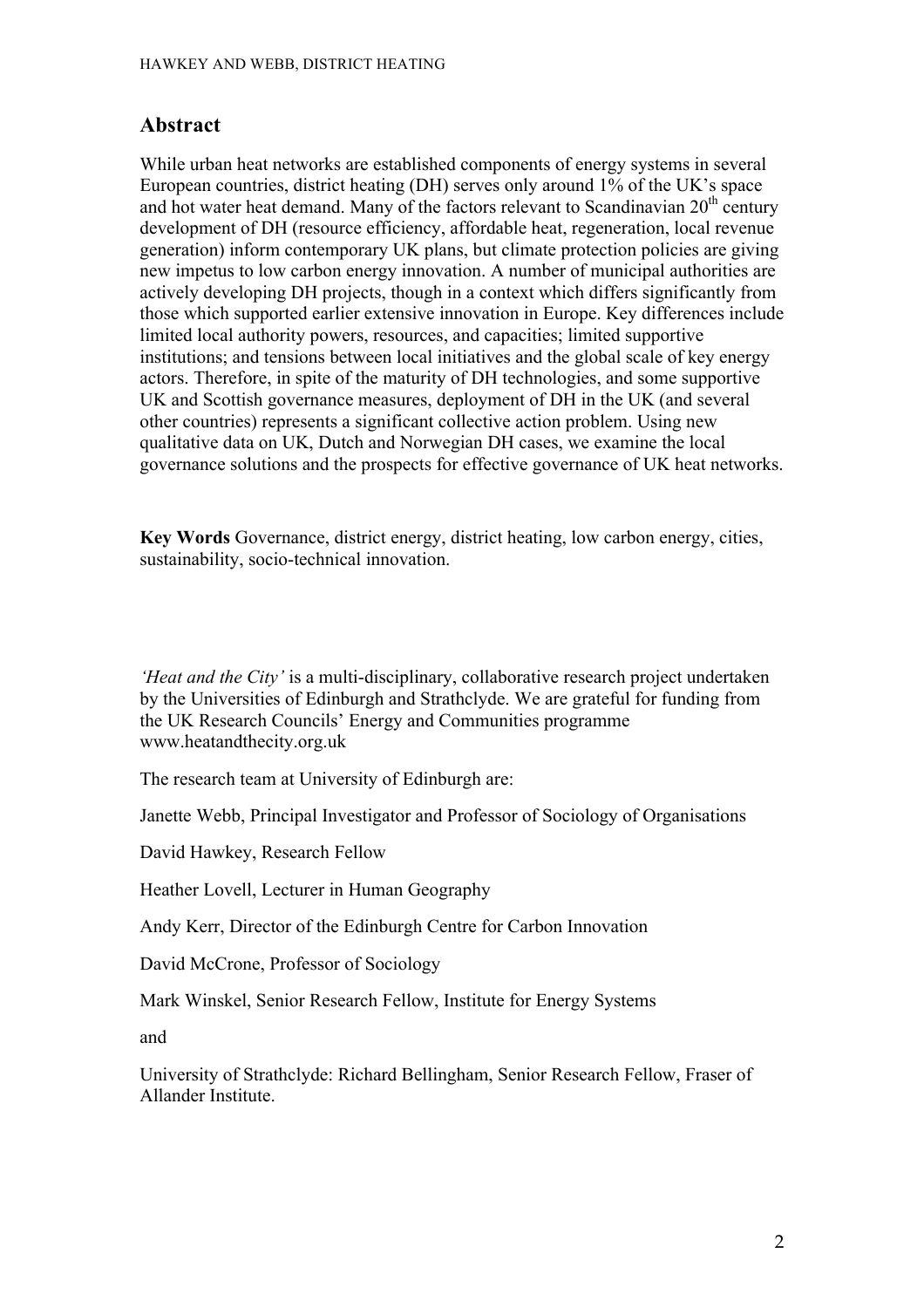### **Multi-level Governance of Socio-Technical Innovation:**

## **the Case of District Heating in the UK**

David Hawkey and Janette Webb<sup>1</sup>, University of Edinburgh

#### 1. Introduction and Research Themes: Energy Systems and Concepts of Governance

Accelerating global demand for energy, anxieties about security and cost, and scientific evidence of the damaging impacts of fossil fuel combustion, are placing innovation in socio-technical infrastructure2 at the heart of public debate. place particular emphasis on system-wide innovation. This requires renewal not just of energy technologies, but of governance arrangements for supply chains, investment and ownership, regulatory frameworks and consumption. The design and coordination of adequate policy and resource frameworks, under time constraints, is extremely challenging. State, market and civil society actors face unanswered questions about governance, including the credibility and legitimacy of priorities for investment, and the share of responsibility for costs and benefits. The definition of the 'problem' of energy system change, and its potential solutions, are not surprisingly subject to uncertainty, and marked by anxiety over risks of market and government failures, which in turn have material consequences for the cost of capital, and the resulting energy systems.

This paper examines some of the situated practices of governance and innovation in distributed energy (DE), particularly that involving heat networks ('district heating' DH). It aims to give insight into the interactions between local (municipal government), energy market, and state government actors in the UK, contextualised with reference to European examples from the Netherlands and Norway. Using new qualitative data, we examine project development and governance in five localities. We draw on the functional Technological Innovation Systems (TIS) model, and the multi-level perspective (MLP) on socio-technical transitions, to identify factors which account for particular practices of energy governance.

The main political divide over proposed solutions for low carbon energy systems development continues to centre on arguments about the relative effectiveness of market mechanisms vs government-led 'command and control' planning measures. In practice, European institutional arrangements for energy infrastructure are highly diverse, ranging from 'centralised state provision through ministries and state-owned companies, local municipalities and private provision' (Helm, 2010: 9). The variety of provision is equaled by variety in financial arrangements, from public to private finance, and from franchises to direct asset ownership. A mixed 'planning and markets' approach is typically used: competition in European energy markets is pursued in tandem with policy measures intended to enhance security of supply and low carbon transition; market-mechanisms (liberalisation / 'unbundling', the EU ETS, and variants of carbon incentives and taxes) exist alongside centralised control and planning (energy efficiency standards, infrastructure planning and capacity mechanisms).

 $1$ <sup>We</sup> wish to thank Dr Mark Winskel for his contribution to early drafts and discussions about case study interpretation.

<sup>&</sup>lt;sup>2</sup> Socio-technical infrastructure is defined here as a combination of knowledge and expertise, material technologies, equity and investments.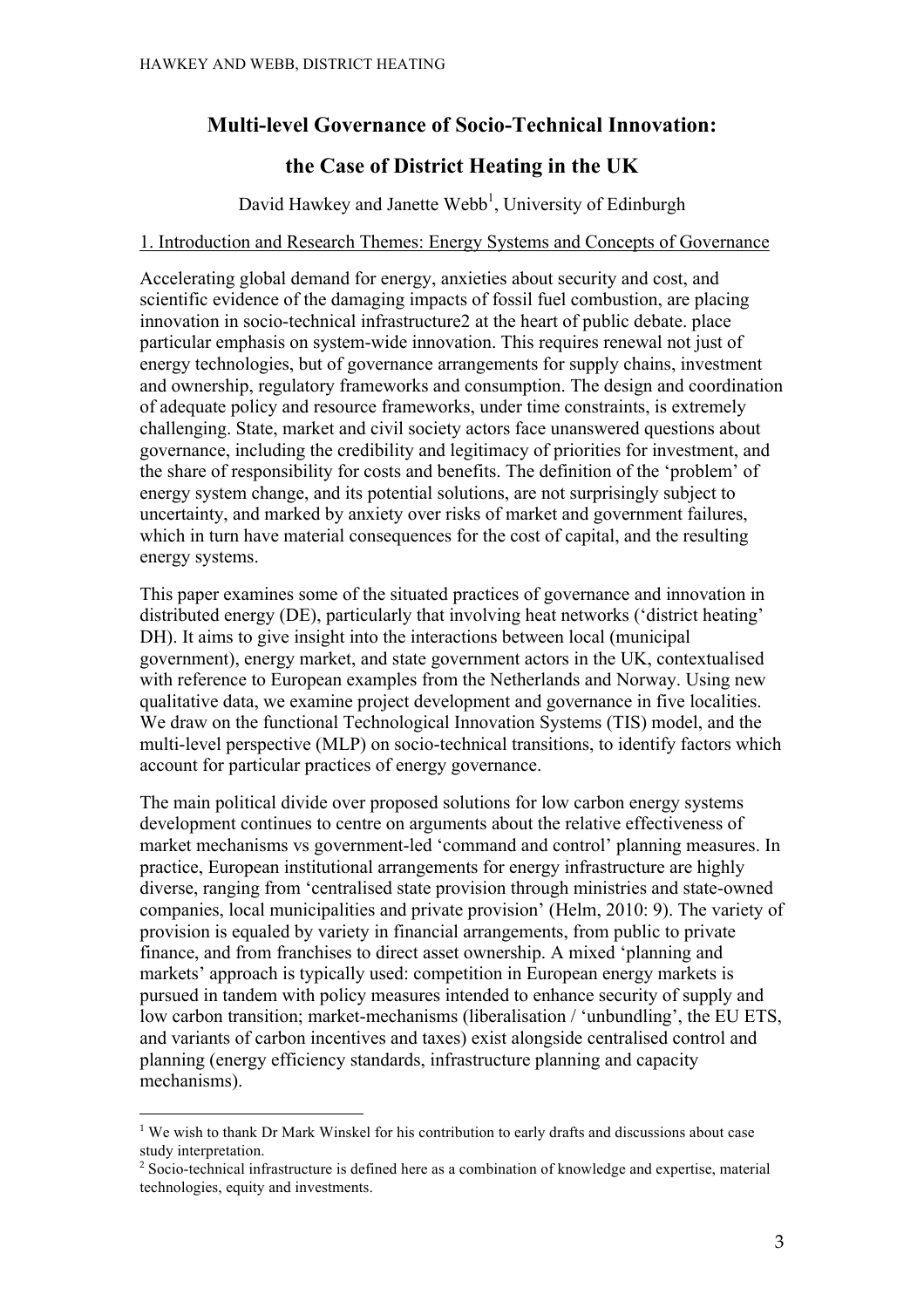Empirical social science has also long established that the organisation of production and consumption is not in practice characterised by a simple dichotomy between 'markets' and 'hierarchies', just as it has repeatedly shown the inadequacies of a model of organisational conduct derived from the tenets of rational-economic individualism (Fligstein and Dauter, 2007; Goffman, 1983; Granovetter, 1985; Ostrom, 1990; 2009; Powell, 1990; Sen, 1977; Simon, 1955; Stark, 2009). In this context, the concept of governance, although often used only loosely and sometimes implicitly, promises an analytical device for bridging between the stark dualism of market or hierarchical solutions. Use of the term governance opens up to more deliberate and reflexive enquiry the variety of potential solutions to major collective action problems, in different political-economic contexts, and at different scales, from local to global. When applied to local energy systems innovation, the concept of governance places questions of organisational control, distribution of costs and benefits, risk and responsibility, explicitly on the agenda for negotiation. It creates potential for recognition, and analyses of, the role of diversity, complexity and different political values in addressing collective action dilemmas, and the likely range of planning and markets, and public and private agents and resources involved. Perhaps above all, it enables recognition of the socially- and historically-situated qualities of solutions to innovation. Evidence from practice demonstrates that circumstances shape actors' proposed solutions to address complex issues of finance and resource allocation, and concerns over accountability, legitimacy, credibility and equity (Kern, 2011; Ostrom, 2007).

Privatised energy markets, which have developed alongside finance capitalism over the last 20-30 years, have decisively shaped the political-economic circumstances for such systems innovation. With the aim of assuring reliable rates of return through controlling risk, and hence lowering the cost of capital, global financial market actors have devised increasingly standardised risk assessment instruments to govern investments. In seeking to reduce financial risk, such instruments work to decontextualise and delocalise investment decisions for systems innovation. Local, customised, energy systems, which do not fit dominant system 'templates' are marked out as riskier, making a 'business case' for infrastructure investment hard to establish. Given the local and contingent qualities of DH, with high upfront investment, longterm payback, and risks regarded as hard to mitigate through standard means, the resulting increase in capital costs will limit the financial viability of projects. Bridging the gap between rationalised finance models and local political and economic interests in DE projects requires considerable governance capacity, which will have high transaction costs for organisations with limited resources. Inter-organisational governance of the kind often entailed in DH systems is particularly challenging and prone to recurring crises, with notable disadvantages including 'management complexities, financial and organizational risks, the risk of becoming dependent on the partner or power imbalance, partial loss of decision autonomy, and culture clashes' (Sundberg and Sjodin, 2003: 492). New DH networks may be increasingly disadvantaged, relative to other energy investments, unless the cost-benefit calculus is changed by introduction of supportive regulatory measures.

#### 2. Applying Theories of Innovation Governance to DH

Innovation systems and transition theories have been informed by sociological analyses of science and technology, and actor network theory, as well as having foundations in evolutionary and environmental economics. The MLP established in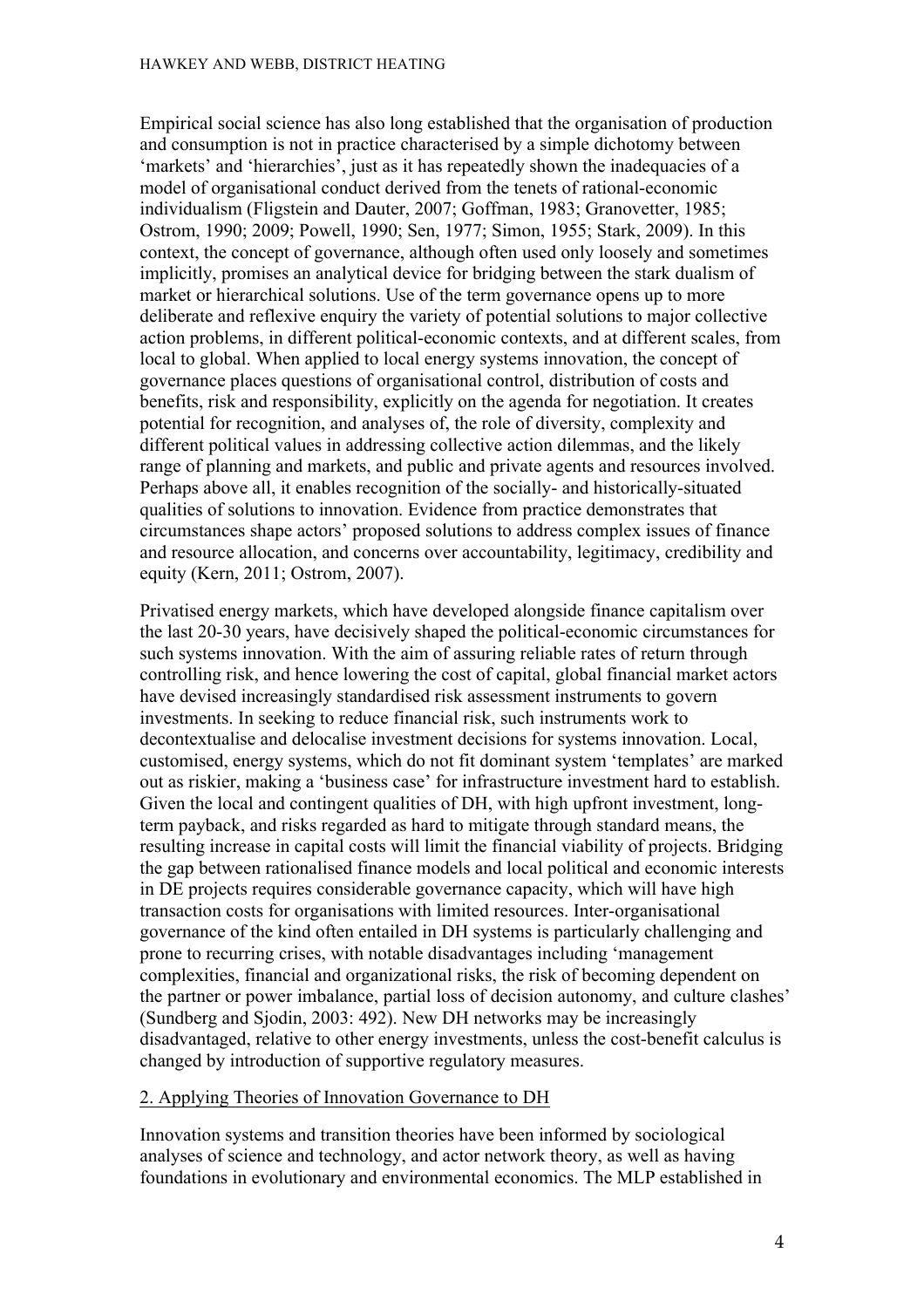the 1990s (Kemp et al, 1998; Geels, 2004) sought to address criticisms of transition theory as inappropriately 'micro-social' in focus. It conceives of system transition as taking place in relation to a nested innovation hierarchy of niche, regime and landscape (Geels and Schot, 2007). The regime represents the meso-level of institutions and organisations, where 'normal' means of organising societal functions such as provision of energy are established; it is regarded as changing incrementally and in path-dependent ways. The regime represents the accumulated knowledge, investments, public and private infrastructures and norms constituting established practice (Smith et al, 2010). In common with other recent innovation systems theories, the MLP conceives of radical change as most likely to arise from niche innovations, which must gain sufficient momentum to displace an established regime. Both niches and regimes are treated as situated in a macro-level landscape of societal and physical processes, encompassing environmental and financial resources, as well as social movements, politics, global economic organisation, scientific knowledge, demography, and so on.

The MLP is powerful in providing a means of conceptualising and ordering complexity, and in providing an analytical means of tracing alternative pathways to transition, but there are also questions about its explanatory power. One of these concerns the extent to which insight into innovation governance for socio-technically embedded and coupled systems such as DH requires analysis of the relevance of particularities of place and spatial scale. Hodson and Marvin (2010) argue that place has frequently remained implicit in research drawing on the MLP, with the background assumption that regimes operate at the scale of a country or geographical region. The specificity of place, given different resources, histories and cultures, forces researchers into interaction with the multiple levels of governance practice, and power relations, and their variable geometry. It highlights concerns about capacity and capability to manage system innovation and questions of purpose, intent and motivation. Smith et al (2010) argue that 'places bring meaningful historical and social narratives into the realisation of abstract goals. They generate regionally relevant visions whose symbolism and specificity carry greater moral authority as a result' (p. 444).

An alternative perspective is provided by Winskel (2011) who suggests that the MLP has been overly-influenced by normative concerns with advancing radical sustainable technologies, which are expected to thrive predominantly in protected niches, before becoming a motor for meso-level regime change. The 'niche' has been treated, predominantly, as situated at the micro-level of interaction. He regards the social constructivist analysis of systemic innovation as resulting in over-emphasis on microsocial niches as engines of system change. This risks a 'one best way' account of innovation as a necessarily disruptive process, entailing the break-up of incumbent regime authority. Consequently the potential for regime reform to produce radical transformation has been downplayed. This has resulted in less recognition of, and insight into, the roles of the incumbent regime in innovation, and of non-radical innovation i.e. based on recombinations of existing technologies, or of incremental innovations which may exert considerable cumulative effect over time (Smith et al, 2005; Winskel, 2011). Given high economic and political stakes, Winskel implies that claims about the moral and symbolic power of associations with place are similarly flawed by social constructivist assumptions, and are unlikely to outweigh concerns about energy affordability and supply security, framed by the cost-benefit calculus of a dominant regime. In addition it might be argued that, during periods of major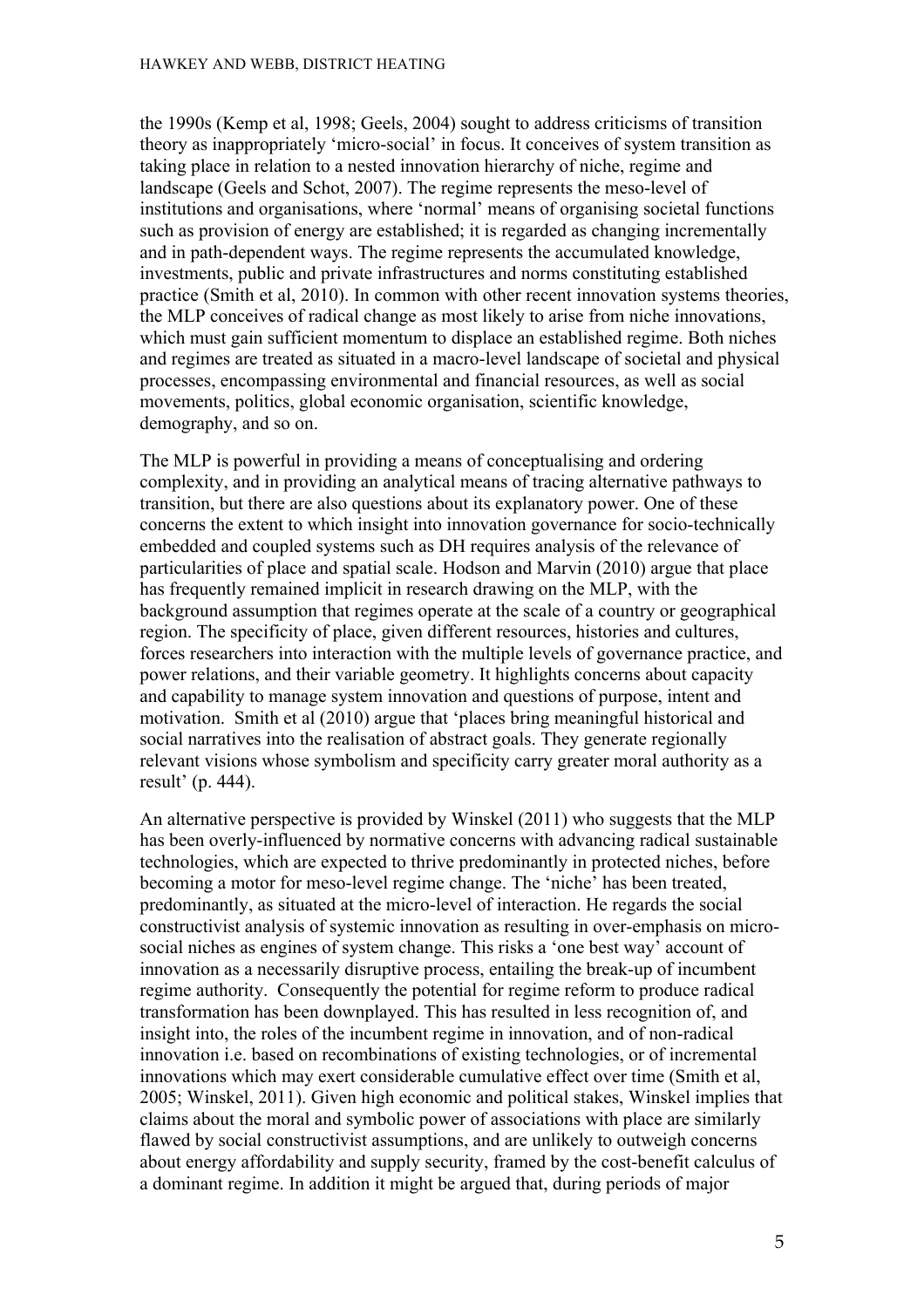political economic uncertainty, as at present, the concept of a singular stable and selfperpetuating regime under-recognises the tensions and sources of schism within and among regime institutions, or the potential for a plurality of 'partial' regimes to be in operation, with different goals and assumptions. Such tensions may work as catalysts to socio-technical innovation at a range of scales, as suggested by economic sociology analyses of the productivity of intra- and inter-organisational dissonance and discrepancy in assumptions and understandings (Boltanski and Thevenot, 2006; Stark, 2009).

Hence we aim, as advocated by Smith et al (2010), to analyse some of the interlinkages between 'actors and institutions of markets, technology and societal demand with those of market regulation, innovation policy and environmental governance' (p.446). We seek however to avoid the pitfalls of ex-ante pathway prototypes. We treat the concepts of micro, meso and macro levels as analytically useful distinctions, which may however inadvertently obscure the interlocking and shifting qualities of relationships between actors, many of whom have a number of identities in, for example, localities, business, government, research and campaigning. Such a perspective does not imply an inevitable focus on micro-level or niche-led action as the major means of system innovation. Analyses of the Dutch energy transition project, designed initially as a democratically-informed and participative platform for innovation, for example, have provided insight into structural dynamics of power relations. Incumbent actors played a dominant part in setting direction and framing the evaluation of costs and benefits of technologies (Hendriks, 2008; Kemp, Rotmans et al 2007; Kern and Smith, 2008). Governance of innovation is irreducibly political (Meadowcroft, 2009); it is not designed in a social vacuum and its agents are complex entities, not atomistic individuals; it proceeds from current policies, 'sunk investments' and incumbent interests.

#### 3. Using the TIS Model to Structure Data Collection

For data collection purposes, the functional Technology Innovation Systems model (TIS) (Bergek et al, 2008; Hekkert et al., 2007; Jacobsson and Bergek, 2011) was adapted to the socio-technical DH network. TIS categories provide a means of identifying project development problems, and the resources, institutions and actors which can be recruited to solve those problems. Adapting the TIS categories to DH projects requires recognition that DH is locally bounded by area-based heat demand, and the technology is spatially anchored in evolving patterns of demand. Systems rely on long-term interdependencies between developers and subscribers, and local authorities typically play a critical role. Second, DH is a relatively well-established technology; hence our focus is on deployment and organisational innovation rather than technological innovation per se. Third the concept of "Entrepreneurial Experimentation" is flexibly interpreted. Rather than the "point source" model of innovation implied by the term "entrepreneurial", suggesting individuals or organisations making high risk investments in the hope of extraordinary returns, we emphasise the socio-technical "experimentation" aspect of the category. The need to coordinate a wide range of stakeholders, particularly subscribers who make a longterm commitment to the system (either through long term contracts and/or due to the cost barrier associated with switching to another energy supply) and forego access to retail competition, means that developing a DH network is rarely comprehensible in the context of conventional entrepreneurship, or undermining incumbent interests. While new DH networks present a series of risks to those involved in their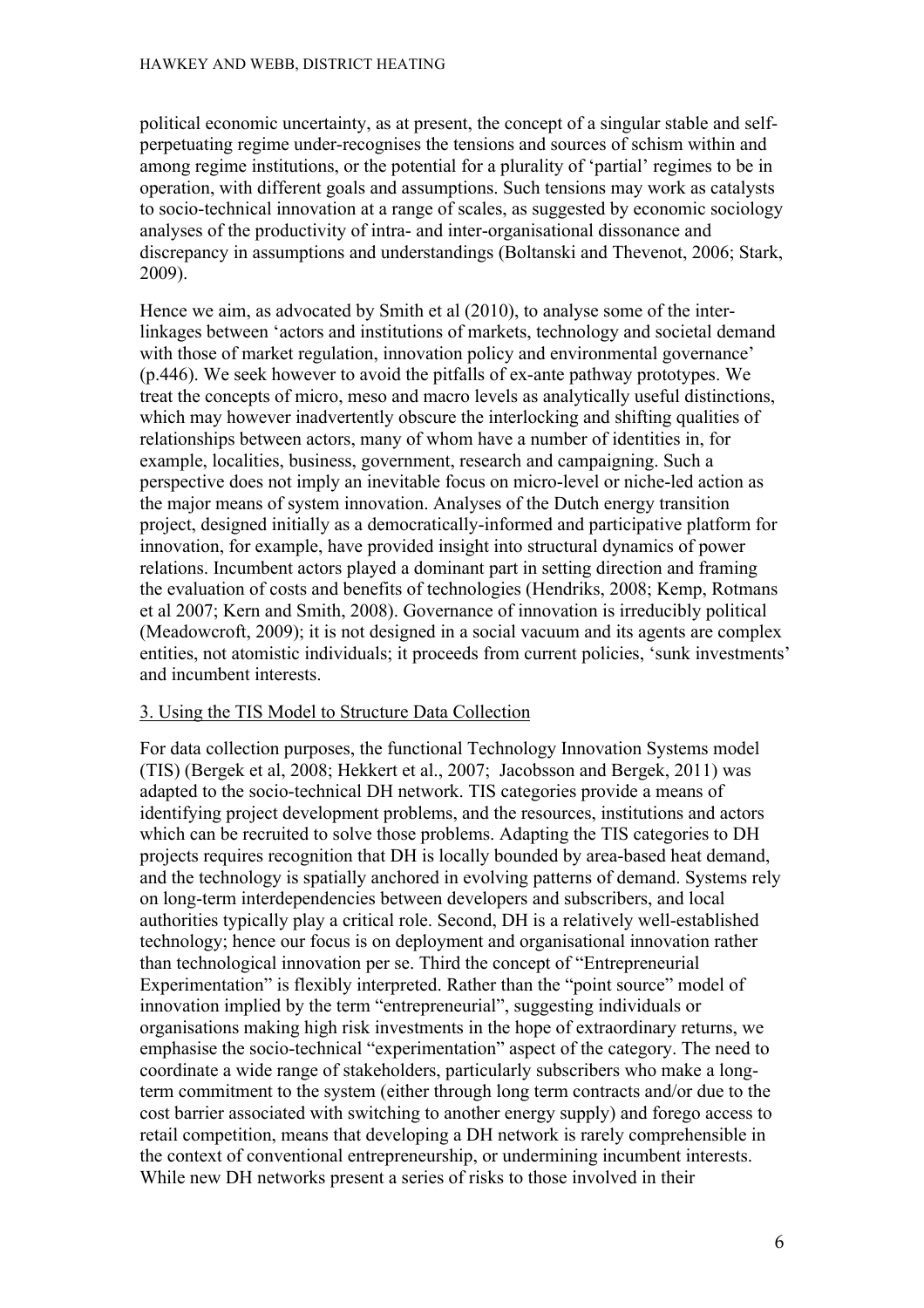development (financial, political, technological, etc.) they are rarely undertaken because the risk profile is matched by large financial returns. However, the space available for new activities (generating new forms of knowledge and other externalities which expand that space) is an important consideration. Fourth, rather than a macro-scale interpretation of the search processes which structure the selection environment for different investment opportunities, and hence technologies (Hekkert et al., 2007), we find the function a useful category for exploring factors influencing the "search" carried out by local actors and decisions (including investment decisions) at a local level. In part, this is because DH is a mature technology and so falls outside the purview of investors searching for opportunities to establish a strong position in an evolving energy system.

#### 4. DH Governance Arrangements in European Context: Case Studies in Norway, Netherlands and UK.

District heating (DH) is a well-established technology in a number of European countries, but serves only around 1% of the UK's space heating and hot water demand. Historically in the UK it has been marginalised by a relatively cheap, plentiful and secure supply of North Sea gas, combined with a short-term least cost calculus in price-competitive electricity markets, resulting in the 'dash for gas' in electricity generation and reliance on individual building heating systems. Gas-fired CHP has not been prioritised, despite recognised energy saving, and social and environmental, benefits (Kelly and Pollitt, 2010). The absence of a state body with direct responsibility for heat supply, which could for example identify zones for DH, and regulate and license suppliers, has added to relative disadvantage for both CHP and DH (Hawkey, 2011; Russell, 1993).

In western European countries (notably Denmark, Finland, Germany, The Netherlands, Norway, Spain and Sweden), DH has developed under a variety of institutional arrangements, but two factors - the scope and power of local authorities (LAs), including budgetary control, and significant public sector control over energy have been particularly important historically. The dominant governance model has centred on locally-owned energy companies, where the municipal authority is at least a signifcant shareholder, if not sole owner (Ericson, 2009; EuroHeat & Power, 2009). LAs have played a critical role by virtue of:

- their capacity (as municipal agents) to map the distribution of heat demand and supply in an area and to plan energy (heat and power) supply to optimise fuel and infrastructure efficiency;
- their capacity to coordinate the development of heat networks with other energy and utility systems;
- the significant heat loads controlled;
- the perceived reduction in risks of subscription to DH, associated with lock-in to a monopoly heat supplier;
- their responsibility to balance societal well-being, including affordable warmth, against financial costs, including cross-subsidisation of heat networks through income from other public services.

The broadly-based social-democratic welfare consensus established in significant parts of post-war western Europe supported equitable access to integrated, and in some instances cross-subsidised, public services including energy. In the last 20-30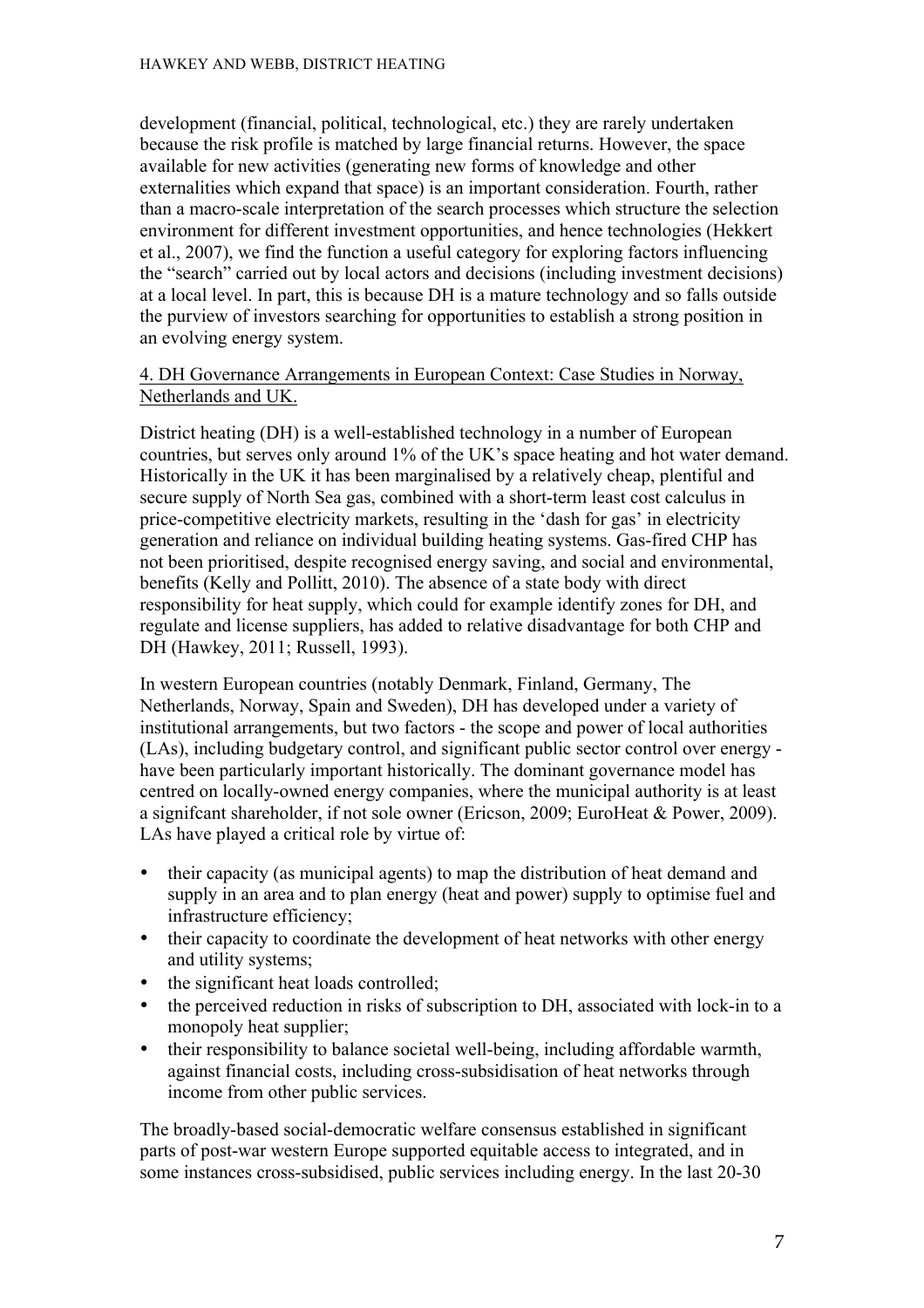years however on-going liberalisation of energy markets, combined with rising public debt, has resulted in some dismantling of locally-controlled energy services and increasing concentration of ownership by transnational utilities. In countries such as Sweden, this has brought greater fragmentation of services and evidence of rising heating costs (Rutherford, 2008). Whether shaped by political economy, or plentiful supply of resources, or their interaction, goals in a privatised energy system are necessarily defined in commercial terms; social obligations are limited, and political coordination over energy efficiency, security and affordability must be structured around the institutions of private-public partnerships, which have become a defining feature of neo-liberal governance.

#### 4.1 **BERGEN**, Norway: from corporate experiments to multi-level governance and municipal leadership.

The form and governance of DH development in Bergen can be traced to state instruments requiring recovery of minimum levels of energy from waste, allied to corporate strategic interests in energy system development. Early local level governance was weak, and the scheme relied on commercial partnership between an electricity utility and a waste management company. Limited state-level regulation meant that the development pathway had to be newly devised. More recent proactive local governance has been driven by state and international climate protection measures, and the perceived success and momentum of the scheme.

The DH network is a joint venture between BKK (Norway's second largest electric utility) and BIR (the waste management company). The local authority (LA), Bergen Kommune, does however own shares in both companies, but under the Norwegian model of energy market liberalisation LAs do not use share ownership to pursue social goals. In 1996 BIR obtained a license to construct and operate a waste incinerator roughly 12km from central Bergen. The license stipulated that a minimum of 50% of recoverable energy must be used. Although BIR considered options for industrial use of the heat, a DH application proved more economically attractive. The joint venture, BKK Varme, was established to construct and operate a DH network, purchasing heat from BIR's waste incinerator and retailing it to consumers. From BKK's perspective, DH drew on their energy retail expertise, but also complemented 'regime' electricity market structures by relieving strain on electricity networks caused by new electric heating developments. The understanding of DH as improving network resilience and limiting costs is common among electricity suppliers. Indeed Norsk Fjernvarme (the Norwegian District Heating Association) was initially made up predominantly of electricity companies. Reflecting BKK's interests and retail expertise, BKK Varme was established to give BKK overall control through a 51% shareholding.

Other local circumstances facilitating development of the DH network included the construction of a motorway running into the city and passing near the incinerator, allowing BKK Varme to coordinate DH planning with transport infrastructure permissions already granted. Bergen's built form also allowed easy identification of buildings likely to be suitable for DH connection (pre-1960s buildings predate the general electrification of heating in Norway, and so usually have water-borne, oilfired heating).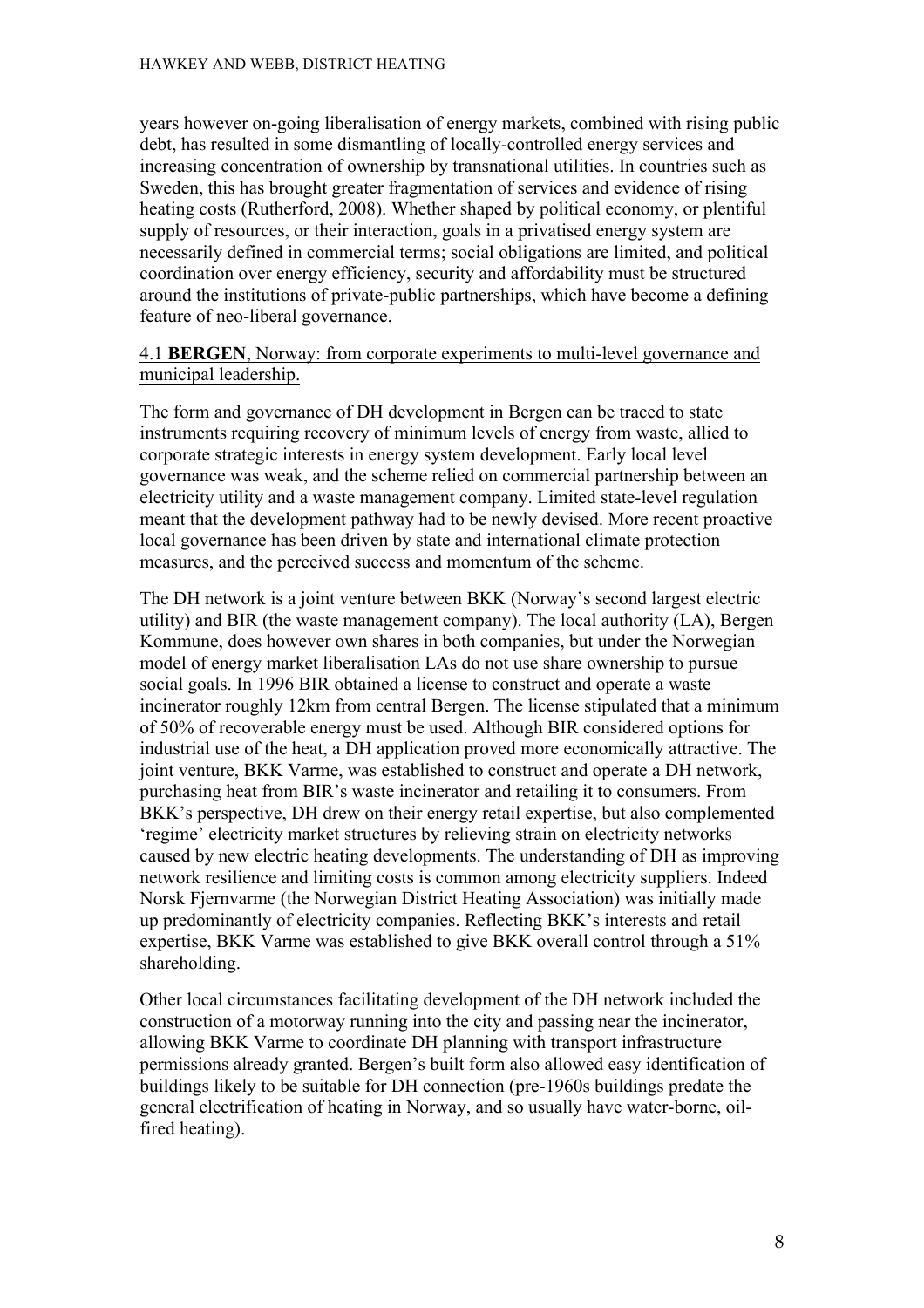In a context where climate protection policy has gained increasing prominence, state governance, which seeks to integrate social, economic and environmental and criteria for energy systems, has proved supportive of locally-devised solutions for DH. State licensing of DH systems above 10MW regularises development by imposing data requirements, appraisal methodologies, heat tariff limits and service reliability and consumer protection measures. Project developers submit detailed plans, including evidence of subscriber commitment to connect, before a license is granted. Combined environmental and socioeconomic indicators (using open calculations and assumptions) are used to judge whether the development is "socially rational and environmentally acceptable" relative to other heat solutions (NVE, 2009). In TIS terms, the framework constrains the scope of DH governance models, without being overly-determining, and mitigates local problems by increasing legitimacy among stakeholders and subscribers. Development of DH in Bergen predated even more supportive state governance. Significant new resources have been made available, including advanced technical support from the Norwegian Water Resources and Energy Directorate, state funded grants covering up to 20% of capital costs for DH, commercial lenders willing to finance heat networks, and a competitive market in specialist consultancies and contractors.

While the municipal authority played a relatively passive role in early development of the system, the state was crucial to the initiative's success. Licensing reduced the importance of a pro-active local authority, and opened up space for the establishment of the initiative; it worked to establish legitimate relationships with the local authority through planning consent procedures, and the inclusion of a requirement to connect to DH in local planning policy. Subsequently, growing interest within Bergen Kommune (reflecting growing interest in climate and urban development issues, and recognition of local benefits produced by DH) has led to closer collaboration between the DH company and municipal authority. The authority now assists BKK Varme to identify sites for new energy centres and is committing municipal buildings to the network (including retrofitting water borne heating to buildings including the City Hall). The heat network has been integrated into the city's strategic development plan, which is aiming to increase urban population density, and to make long-term development of heat demand more visible to BKK Varme. Several factors contribute to this change. Since around 2007, climate change has become more prominent in Norwegian politics, and political interest in urban development in Bergen has also grown. In addition, the rapid development of a relatively large DH network is seen as a significant achievement, and the success of the system attracts support from subscribers and the Bergen Chamber of Commerce.

In this case, state governance frameworks have regularised DH technology; commercial goals tallied with investment in DH, and enabled gains for private energy companies in line with their objectives. At the same time, prominent new measures for climate protection meant a supportive local authority, gradually creating a 'virtuous circle' of development.

#### 4.2 **ROTTERDAM**, Netherlands: from informal knowledge exchange networks to private public partnerships via crisis and reform.

Rotterdam DH development is characterised by hesitant beginnings in the 1970s and 1980s, when government attempts to encourage DH largely failed (sixteen of fifty feasibility studies succeeded) (Raven and Verbong, 2007). This activity, combined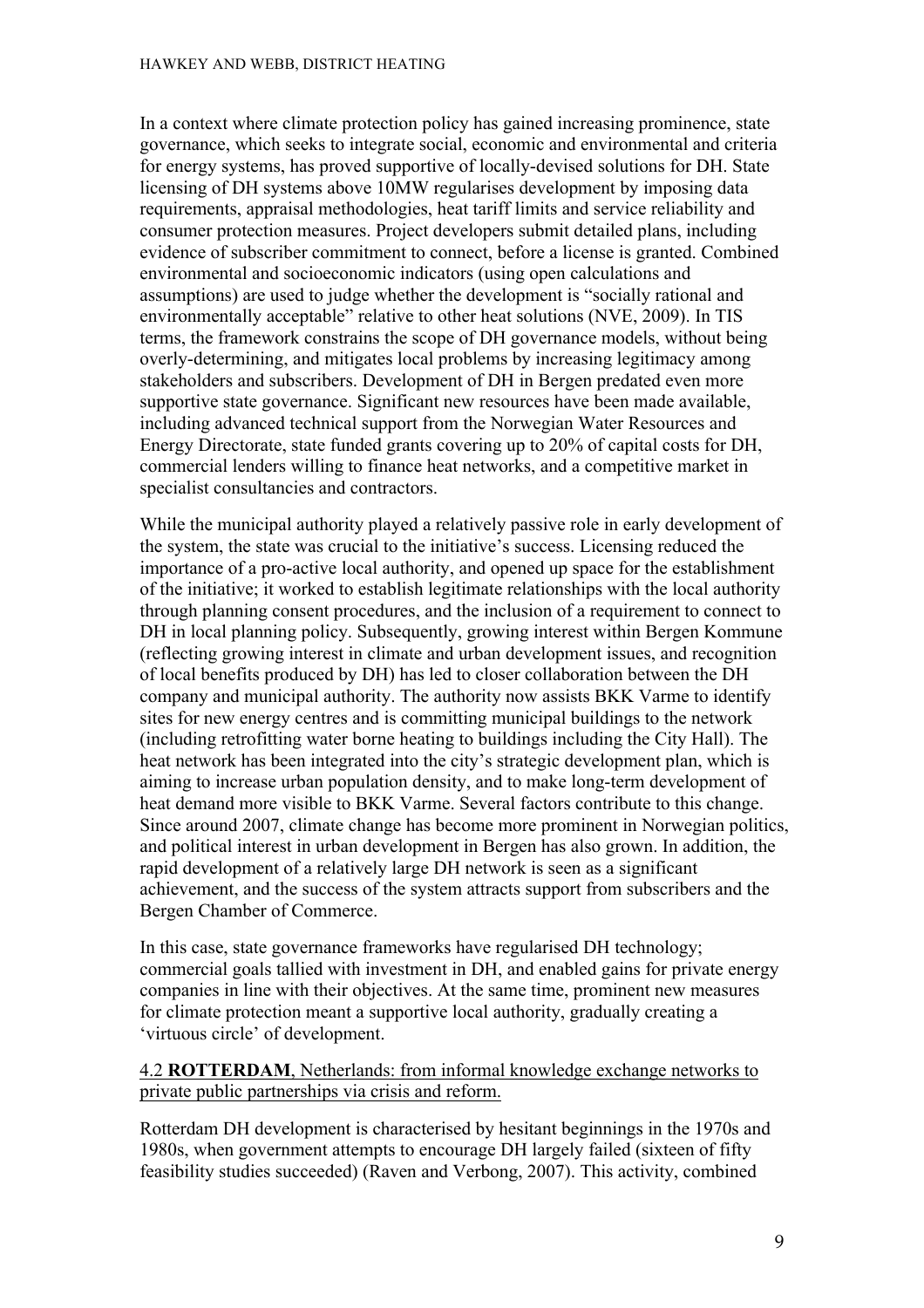with use of DH in an expanded national housing programme in the mid 1990s, however, created relevant experience and skills. Energy market liberalisation, and consolidation of regional electricity companies (which developed most DH networks), in the 1990s stimulated efforts at informal trust-based governance in the early 2000s. Finally, after crisis in the late 2000s, a combination of climate change imperatives and an influential state heat law (2009) has lead to establishment of a formal institutional and oganisational model, based on public-private partnership. State powers to cap heat tariffs, on the basis of alternative heating cost and on the basis of reasonable returns on infrastructure investment, mitigate both investment and consumer risks of DH development in a liberalised energy economy.

While the Rotterdam Warmtebedrijf initiative is able to draw on established Dutch DH praxis, uncertainties over heat sources, costs and necessary expertise have precipitated a number of crises and a reconfiguration of the project. The initiative aims to bring waste heat from the industrial harbour area into the city. The organisational form is complex: there is separation between heat producers, a transmission infrastructure operator, a wholesale company which uses the transmission infrastructure, and two commercial distribution and retail companies (Nuon and Eneco), recruited for their established expertise, and responsible for developing the retail market. The municipal authority in turn supports their activity, for example through planning powers requiring connection of buildings in DH zones. The involvement of Nuon and Eneco, both large companies, is also an important factor in mobilising financial resources. The infrastructure is financed by a 70/30 split between equity and debt, and commercial lenders were willing originally (prior to changes in the initiative discussed below) to lend on the strength of take-or-pay contracts with Nuon and Eneco (PVW, 2005).

Explorations of the use of waste heat date back to industrial ecology programmes in the 1990s, and the evolution of the project illustrates the fluidity of governance, which has evolved in line with emerging state governance of energy to find a viable local model for a embedding DH. Horizontally-structured industrial ecology programmes were established initially as industry/academia collaborations, but over time drew in regulators, local and regional government and NGOs. The objective was to reframe environmental issues as joint problems, rather than sites of antagonism between industry and regulators (Baas, 2008). This consensual governance model built trust between participants, encouraging plant managers to share operational data which underpinned feasibility studies into the use of waste heat. However, as investigations coalesced around a model of urban (as opposed to industrial) heat demand, the municipal authority began to take a more directive role, for example, requiring that open procurement procedures be used to gather competitive bids from industry for the supply of heat (Visser, 2008). This may reflect the LA's role in minimising cost of heat to consumers and standard requirements for best value procurement. In addition, as in Bergen, climate change mitigation was becoming a prominent political topic as Rotterdam joined the C40 cities initiative. The virtues of greater municipal control over governance are contested, with some accusations that the trust built among participants in the Industrial Ecology programmes was undermined, and that the bureaucratic procedures required by the municipal authority slowed the pace of development. Nevertheless, as the project progressed, the role of the municipal authority has become increasingly central. Two developments precipitated a major overhaul of governance.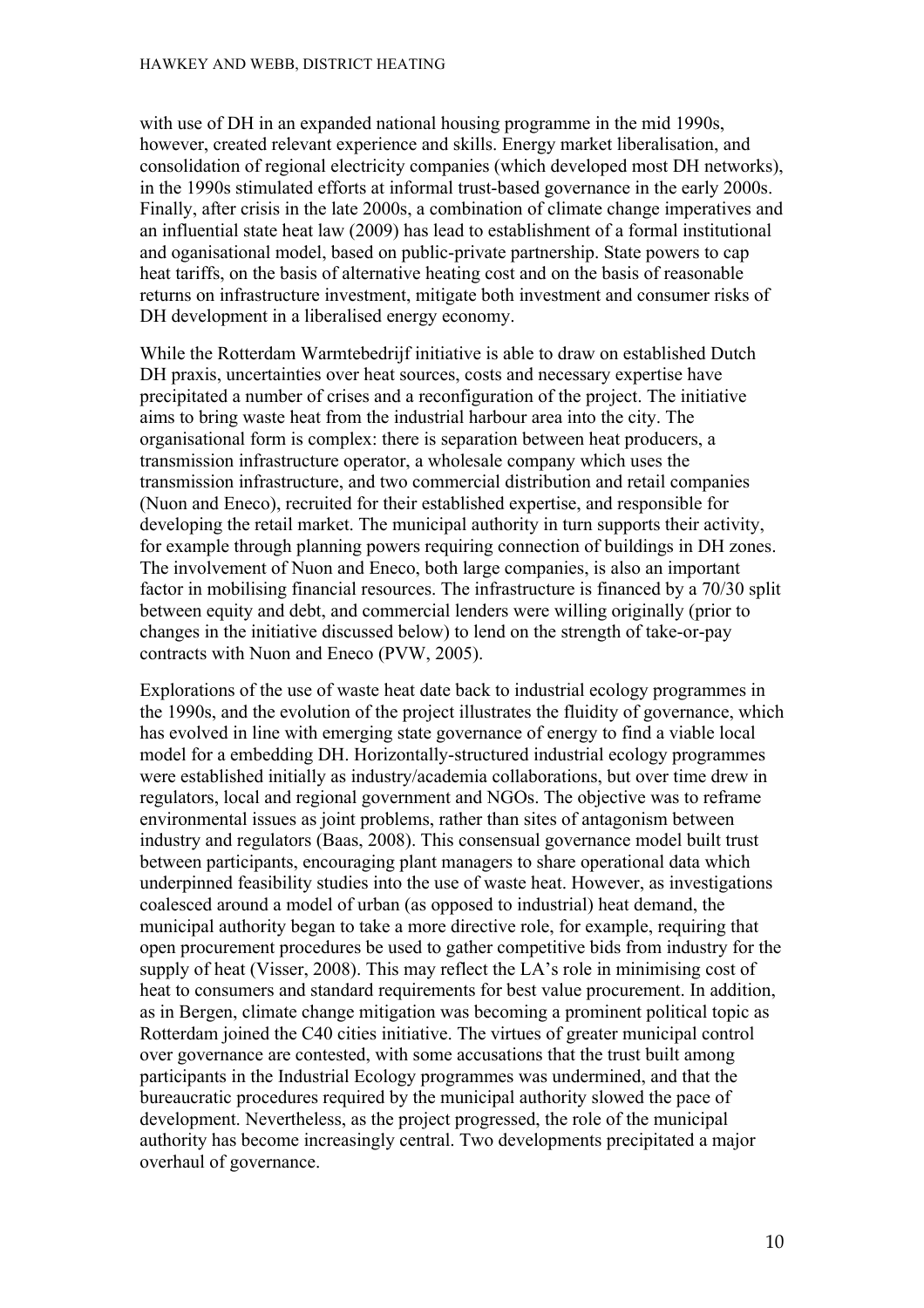A single publicly-owned company had been planned to develop and operate the transmission system, and handle transactions. However, the costs of installing equipment at a refinery to allow continued operation in any break in heat network business were significantly underestimated. Connection of the refinery was abandoned. Separate developments, resulting from overcapacity in Dutch waste management infrastructure, led to the relocation of a waste incinerator and considerable increases in capital costs, further undermining the plant's business model. Instead, Rotterdam's municipal waste would be burned in a more distant CHP incinerator, and a longer transmission system was required to bring the heat to the city centre.

The municipal authority paused the initiative in 2007 while investigations into a new business model were undertaken. There were political divisions as to whether the initiative should be abandoned, with arguments centring on the balance between losing sunk investments and risks of pressing ahead. The process of developing a new business model was therefore subject to considerable political scrutiny. The new model drew E.On in as a shareholder, allowing the Warmtebedrijf to exploit E.On's expertise in energy dispatching. E.On sought to shield itself from the risks of infrastructure development and operation. The original single heat transmission company model was replaced with a two company (infrastructure and commercial operations) structure. The new model adopted an innovative approach to heat sales: Warmtebedrijf heat is fed into networks previously supplied by E.On's own (fossil) CHP generators. A complex set of calculations governs the process, which is designed to make the arrangement profit-neutral to E.On while providing Warmtebedrijf with revenue. Although E.On's involvement is crucial to the new business case, the role of the municipal authority has also become central, particularly in mobilising financial resources. The municipal authority's equity investment has risen from  $\epsilon$ 9m to  $\epsilon$ 38m, and it now guarantees the commercial loans to the initiative (which have risen from  $\epsilon$ 58m to  $\epsilon$ 149.5m, Warmtebedrijf, 2010). The redesigned business model will ultimately recover these additional costs from the waste management company through lower heat tariffs, but the financial resources and creditworthiness of the local authority are crucial.

The new arrangements for use of industrial waste heat illustrate two general features of DH governance: responding to local circumstances and opportunities requires innovative organisational and commercial forms; as a consequence, governance may entail complex arrangements intended to balance the objectives of the different parties. Like the Bergen case, the Warmtebedrijf project illustrates the role of state governments in regularising the context for supply and sale of heat via DH. However, DH projects continue to require locally-innovative solutions, and technical and financial constraints remain significant. In Rotterdam the question of waste heat capture from the refinery remains unresolved, although other heat capture opportunities have been created through the secure establishment of heat mains infrastructure. State, local and private sector interests had to be aligned through lengthy negotiation to achieve this outcome.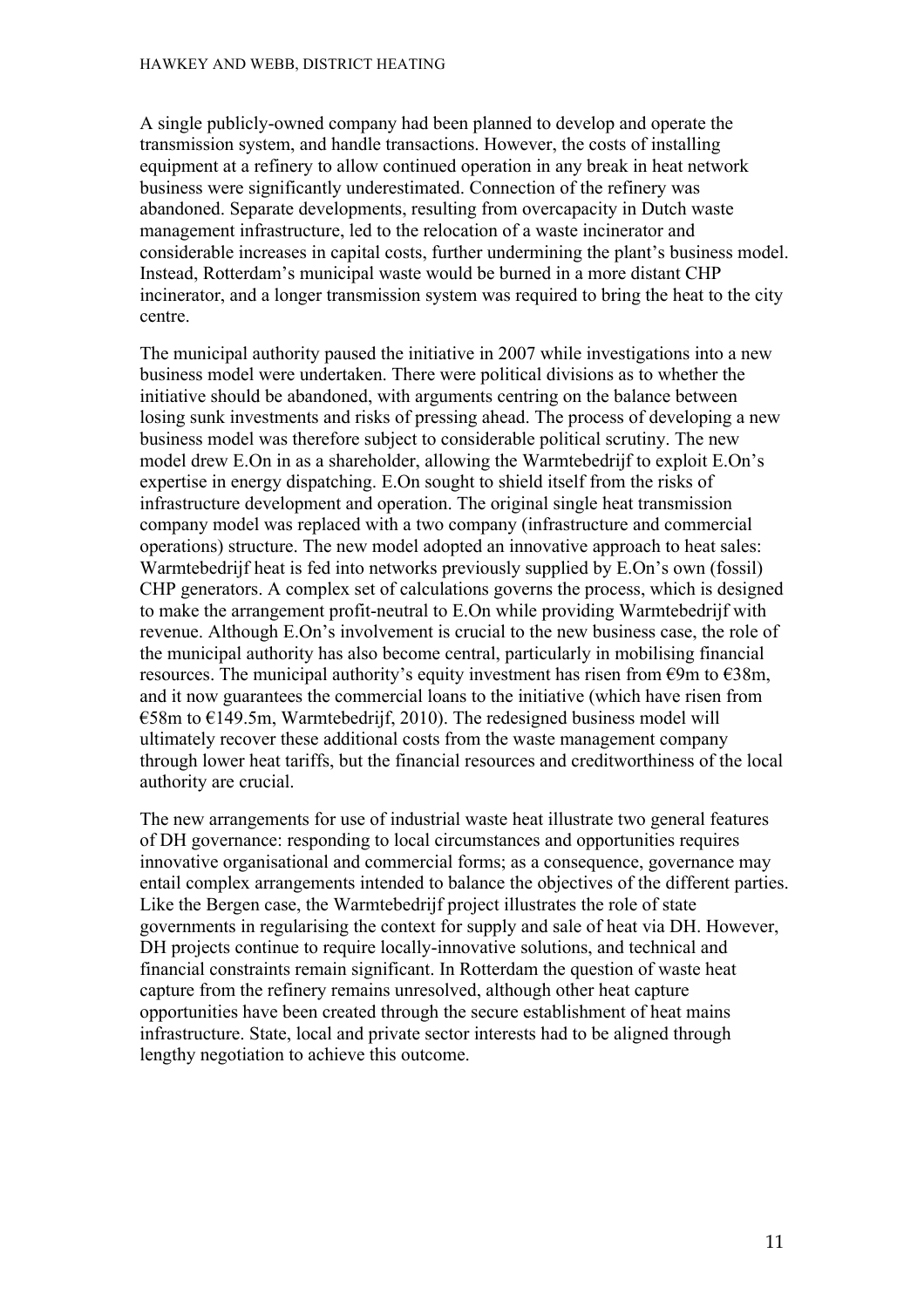#### 4.3 UK

#### 4.3.1 Energy Policy and Market Context

Since the late twentieth century successive UK governments have acted on neo-liberal arguments that privatisation and private finance would reduce public expenditure and improve efficiency, without degrading public infrastructure, even at a higher cost of (commercial rather than public) capital. Higher borrowing cost, it was argued, would be more than recovered by resulting lower total expenditure and improved performance incentives (Flyvbjerg, 2003; Helm, 2010). Consequently UK energy systems and infrastructure are owned and financed largely by the private sector, with the UK government acting as market regulator (Helm, 2010). Devolved governments in Scotland, Wales and Northern Ireland can promote energy efficiency and renewables through advice and investment, and have some discretion over the banding of UK renewable energy incentive payments, but are otherwise bound into centrally-regulated markets.

After a decade of laissez-faire government attitudes to energy planning, top-down policy-making returned prominently to the government agendas, prompted by crisis over failure to maintain the infrastructure asset base, and by Climate Change legislation with ambitious decarbonisation and renewable energy deployment targets. It is recognised that transition to a low carbon, secure and affordable energy system is unlikely to be manageable under current energy market structures. One of the elements in renewed debate over energy planning concerns the potential contribution of CHP and DH. Urban heat networks are under consideration as part of a portfolio of low carbon energy technologies intended to reduce the risk of over-reliance on any single solution, and thus improving competition, innovation and cost saving (DECC, 2011; HMT National Infrastructure Plan 2011; UK Carbon Plan, 2011). Forthcoming Electricity Market Reform (EMR) measures, for low carbon incentive and carbon emissions tax payments, set out in the EMR White Paper (UK Government, 2011) will however shape economic feasibility and hence the extent of implementation. EMR focuses largely on centralised reform of generation and supply, but acknowledges that these measures alone are unlikely to be sufficient to produce system-wide transition. Distributed energy (DE), with more variety in business ownership and investment (PPPs, community interest companies, ESCos set up as trading arms of LAs and so on) is envisaged as playing a greater role in what is currently a market dominated by six integrated utility companies, which comprise a powerful lobbying force in relation to government policy (Mitchell, 2010). DE businesses could be developed alongside the 'Big 6' as small scale, stand-alone community enterprises, with the incumbent 'regime' remaining largely unaffected, or they may take a range of forms, including joint ventures between utilities, LAs and/or other social and commercial enterprises. The EMR White Paper identifies the benefits of a greater role for DE as reduced costs, more diverse, and localised control over, supply and potentially a more resilient and secure energy system. There is however no settled means to meeting these desired outcomes or generating the anticipated investments, and it is unclear to what extent, and how, aspirations to a greater contribution from DE will be brought about. This uncertainty is not restricted to DE, but reflects a wider lack of clarity regarding the means by which highly ambitious policy targets are to be realised in risk-averse and capital constrained times. The major focus of policy continues to be low carbon electricity supply, which puts in question the strength of commitment to urban heat networks, as opposed to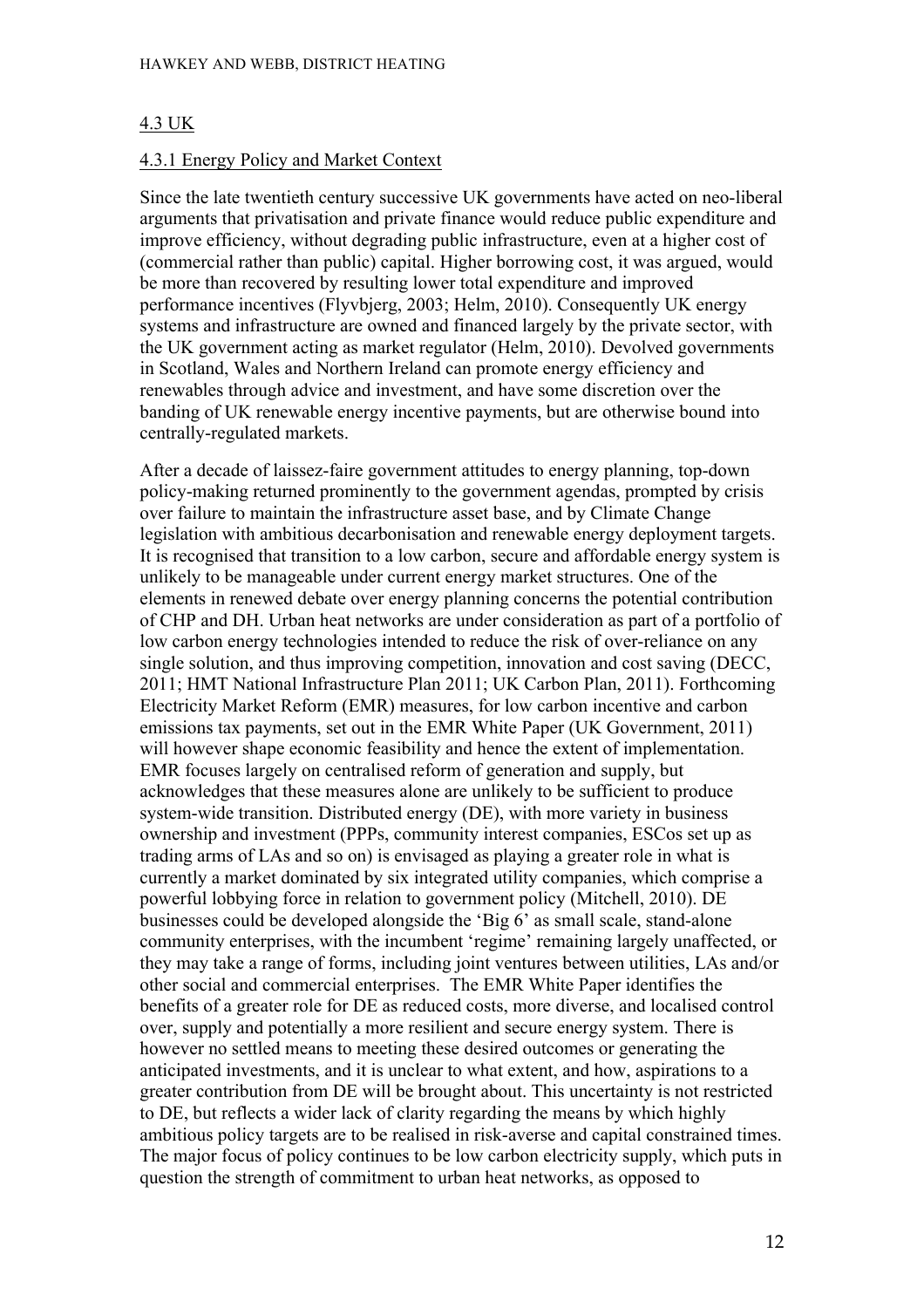electrification of heat, and there are unresolved issues about the compatibility of these different facets of policy. Hence there remain many questions about whether outline policy supportive of DH will result in significant change in practice. In contrast with the Netherlands and Norway, where state-level institutions and resources are facilitating the development of local networks, the DH TIS in the UK is weakly established. In spite of the maturity of DH technologies therefore, and some supportive UK and Scottish governance measures, deployment of DH in the UK represents a significant collective action problem.

#### 4.3.2 The Role of LAs in Governance of DH

Following the European trajectory of DH, local authorities might be expected to have a central role in effective governance and leadership, and the UK Government's Infrastructure Plan (2011) identifies LAs as playing a central role in delivery3. At the end of 2011, the UK and Scottish governments also published plans to enable certain cities to gain greater autonomy and financial powers, in exchange for accelerated investment in local economic development4. The UK local governance context differs significantly however from that which supported earlier extensive innovation in Europe.

Whether in England, Scotland or Wales, LAs have limited autonomy; the majority of funding is controlled through the respective devolved governments, and they are restricted by the ultra vires principle to undertake only those activities permitted by statute (although general powers to promote "well being" were introduced in 2000). They have restricted trading and revenue raising powers, which constrain their ability to provide energy services; they may charge for discretionary services, though only to recover the costs of provision. Trading on more commercial terms can be carried out through arms length companies, but the higher the degree of LA involvement, the tighter the regulation. Until recently local authorities have been allowed to sell electricity only when produced in association with heat (and, in Scotland, from waste incineration). Partial lifting of this restriction in 2010, allowing sale of electricity from renewable sources, opens opportunities for development of a wider portfolio of energy services. LAs also have powers centrally relevant to district heating: permission5 to produce and sell heat; to lay heat networks and to access pipes for maintenance. The powers can be exercised by contractors, or an ESCo, on behalf of the LA. Since 2004 LAs have had prudential borrowing powers, giving access to lower interest loans for investment, without consent from other levels of government.

LA duties and plans under climate change legislation, and the introduction of 'penalties' for emissions from energy use, notably the UK CRC, an energy saving 'tax' on the organisation's carbon emissions, have created impetus for LAs to reduce their own estate energy use, and, more ambitiously, to consider the potential for lowcarbon district energy. Resources are however constrained, plans are mostly at an early stage, and capabilities for municipal energy provision are lacking, in the context of a centralised, privatised energy system, marked by structural tensions between

<sup>3</sup> See 3.88-3.90, p.64

<sup>4</sup> UK Government *Unlocking Growth in Cities*, Dec 2011 www.cabinetoffice.gov.uk; Scottish Government *Scotland's Cities,* Dec 2011.

<sup>5</sup> The Local Government (Miscellaneous Provisions) Act 1976 confers these powers on local authorities in England and Wales, and amendments to the Local Government (Scotland) Act 1973 confer the powers in Scotland.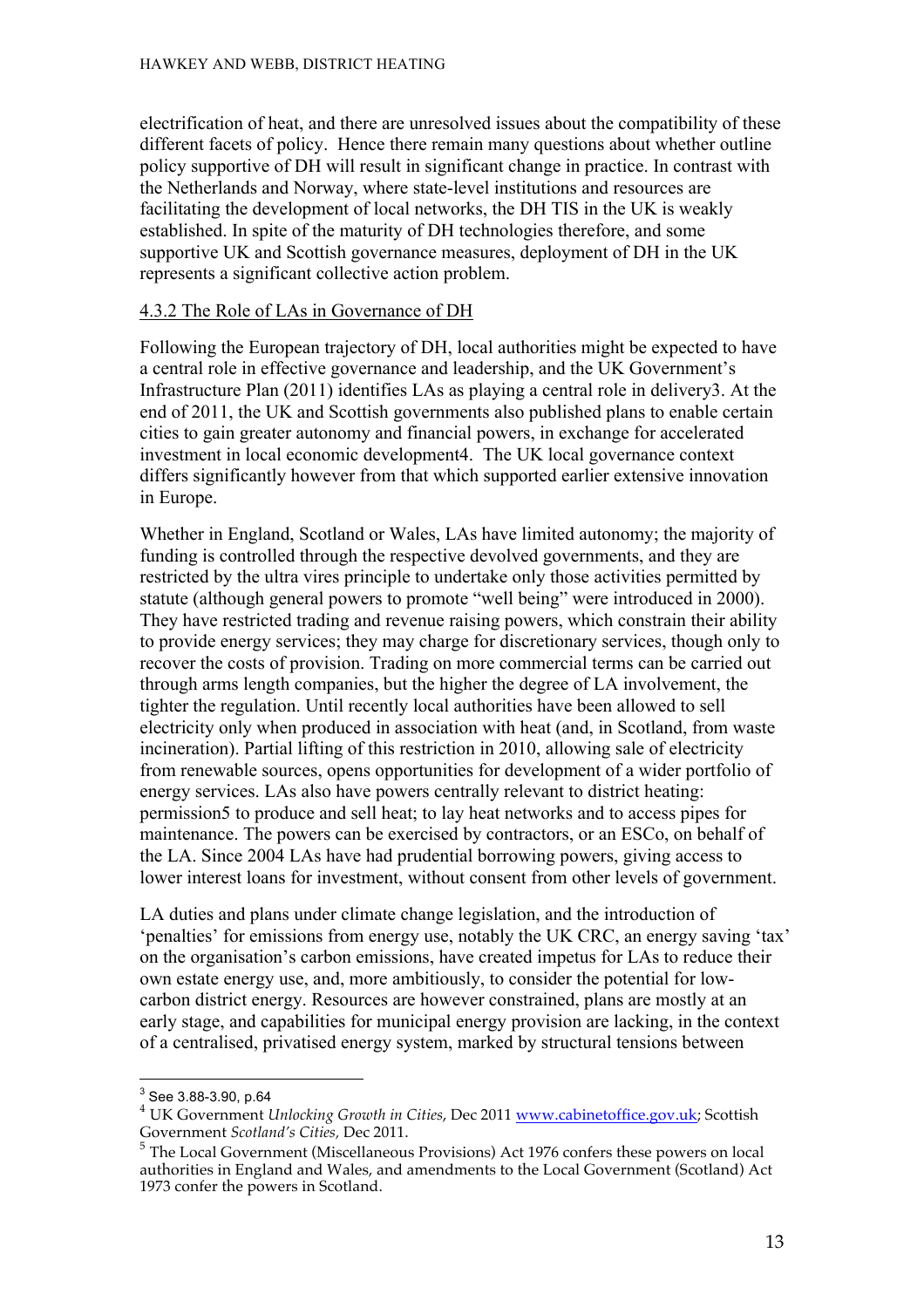local initiatives and the global scale of energy utilities. Energy consumption data, necessary for systematic heat mapping, for example, is dispersed across incumbent energy companies, and access is constrained by its status as commercial property. In contrast with many European countries, UK LAs have had virtually no involvement in energy provision since nationalisation of the energy industries in the 1940s, and then privatisation in the 1990s. Although a number of companies (often local subsidiaries of international companies) offer consultancy and contracting services, there is a lack of local technical, commercial and project management expertise, and lack of the type of local supply chains which arise from involvement of municipalities in energy supply. While engineering expertise can be translated from experience in other countries, appropriate commercial and legal models are less developed.

### 4.3.3 The Current Governance Context: Uncertain Routes to Collective Action

The absence of a supportive UK multi-level governance 'template' leaves space for different organisational and business forms to be developed, but makes experimentation in development of DH highly challenging. From a TIS perspective, this has some positive connotations: a number of local initiatives act as experiments in ways of working, contributing to a spectrum of feasible governance structures, from community interest companies to PPPs and commercial ESCos. However, the perceived risks and uncertainties associated with DH, and the transaction costs arising from coordinating multiple stakeholders around an unfamiliar socio-technical system, slow the pace of deployment. Key uncertainties are:

Regulatory: urban heat networks may be subject to future regulation, potentially changing the long term performance of business models;

Financial: high costs of initial infrastructure investment has long-term payback, with modest rates of return, and support mechanisms are uncertain; tax advantages for electricity from CHP, for example, are due to be revised in 2013, but future schemes are yet to be developed; energy price volatility adds uncertainty in calculation of expected cash flows;

Subscriber commitment: perceived risk of long-term supply contracts with a company with limited track record, coupled with absence of standardised consumer protections;

Public procurement and state aid rules: limited experience in energy services procurement and limited accessible guidance makes LAs uncertain about effective procurement of a commercial DH delivery partner. This is made more complex by LA plans to integrate development of DH networks with other low carbon energy initiatives;

Objective-setting: limited LA expertise in DH systems leads to confusion about the capabilities of DH, and there may be tensions between social, environmental and economic objectives for combating fuel poverty, reducing carbon emissions and reducing energy costs/creating new revenue streams for the LA.

#### 4.3.4 Local Governance Case Studies: Aberdeen, Birmingham and Woking

**ABERDEEN**: from fuel poverty to local community interest company for the benefit of the citizens of Aberdeen.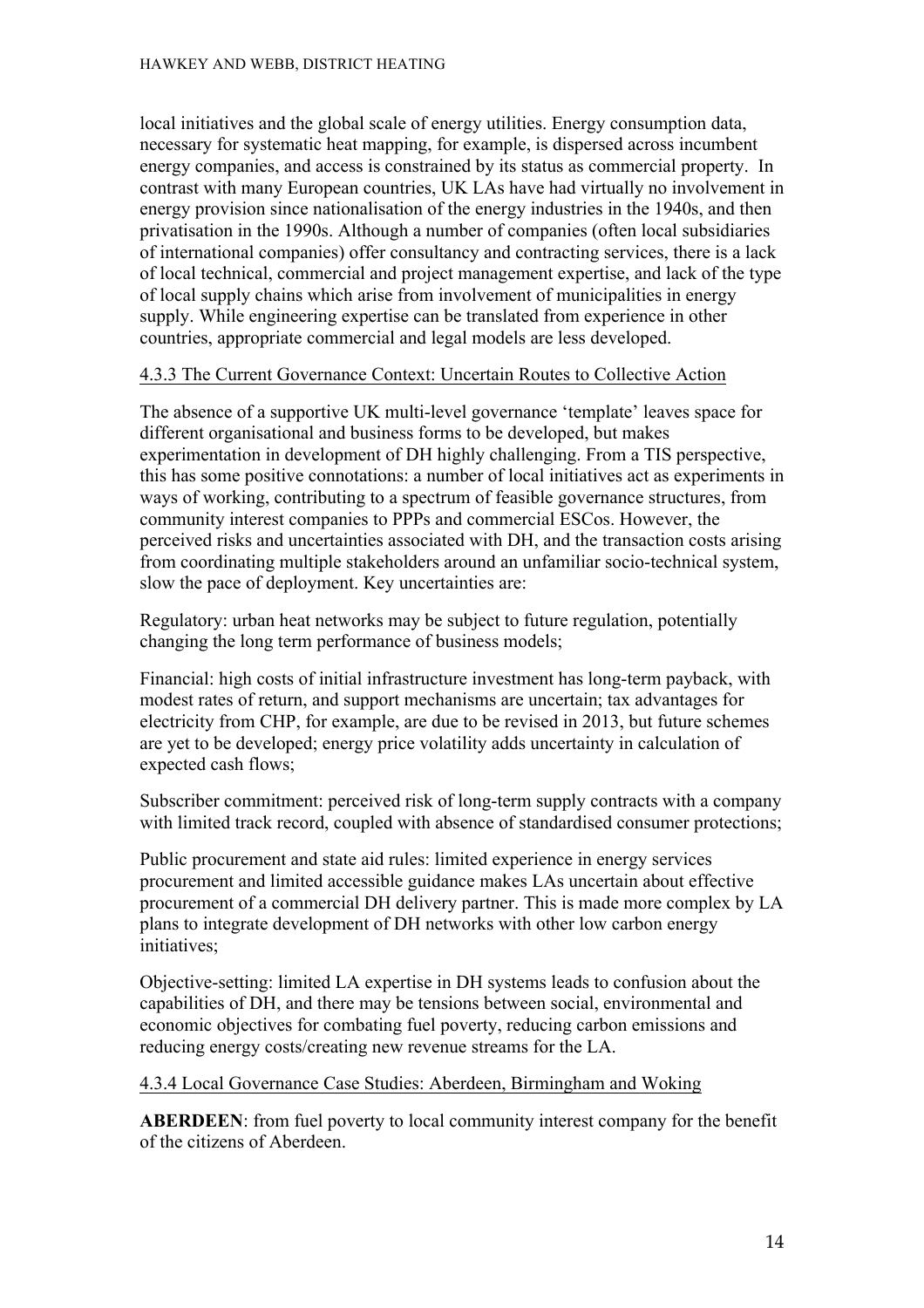Political campaigns against fuel poverty in the 1980s eventually led to UK legislation for home energy conservation, which in turn enabled Aberdeen City Council (ACC) to appoint a housing officer with responsibility for energy conservation. Public funding provided a means to carry out an options appraisal of solutions to fuel poverty in the worst of the city's electrically-heated multi-storey residences. The study identified gas CHP with DH as achieving the lowest cost in use to residents. The 'cost in use' assessment criterion, which was justified by the Council's social priorities for affordable warmth, outweighed the conventional 'lowest cost' option, and Councillors took the politically-courageous decision to proceed against the legal advice of the council in-house lawyers. The combination of a determined officer, a burst of UK government funding for community energy, access to an informal network of community energy expertise, and local political leadership resulted in formation of an arms length non-profit ESCo, Aberdeen Heat and Power (AHP), with responsibility to act for the good of the citizens of Aberdeen. Several heat networks have since been developed, each supplying multi-storey flats, and progressively expanding to other municipally-controlled buildings. Networks have been financed by local authority housing capital, prudential borrowing against current and future expenditures which the initiatives avoid, UK and Scottish government grant funding, and a commercial bank loan and overdraft.

The focus on local authority buildings and social housing enabled the system to develop, without the uncertainties introduced by supplying external public or commercial organisations. During this period of formation, AHP has developed technical and financial expertise. Domestic users receive unmetered supply of heat at a fixed cost (paid with rent) reflective of the costs incurred by AHP. AHP and ACC now have ambitions to expand supply to commercial organisations. Connection of a sports facility, a joint venture between ACC and other public bodies, provides an opportunity to develop capacities for such supply (e.g. development of a template contract) in a quasi-commercial setting. However, management of bad debt risk is a challenging issue, and is likely to require a different organisational form in order to protect the LA from liability.

**BIRMINGHAM**: risk aversion, carbon management and local economic regeneration via private-public partnership (PPP).

Fuel poverty in social housing was also the issue which aroused initial DH interest among building engineers in Birmingham City Council (BCC). The Council faced a series of court cases, brought by tenant campaigners in the 1980s, which resulted in orders for improvements in the energy performance of its housing stock. They focused however on short term, lowest cost measures (rather than cost in use), which led to new electrical heating and improved building insulation. A small scale in-house CHP and DH pilot was however established, connecting a local leisure centre to a number of multi-storey residences. Building engineers continued to assert the value of CHP with DH, despite opposition from Council finance and legal teams. The eventual adoption of whole-life-costing accountancy rules, driven by UK government private finance and PPP contracts, became a means of justifying subsequent CHP and DH investment, when opportunities arose from planned heating boiler replacement at Birmingham's city centre national arena and conference centre. The main objective for the project was economic regeneration alongside carbon saving. UK government funding for community energy again proved instrumental in gaining Council support. Seeking to minimise BCC's exposure to financial risk, however, and partly inspired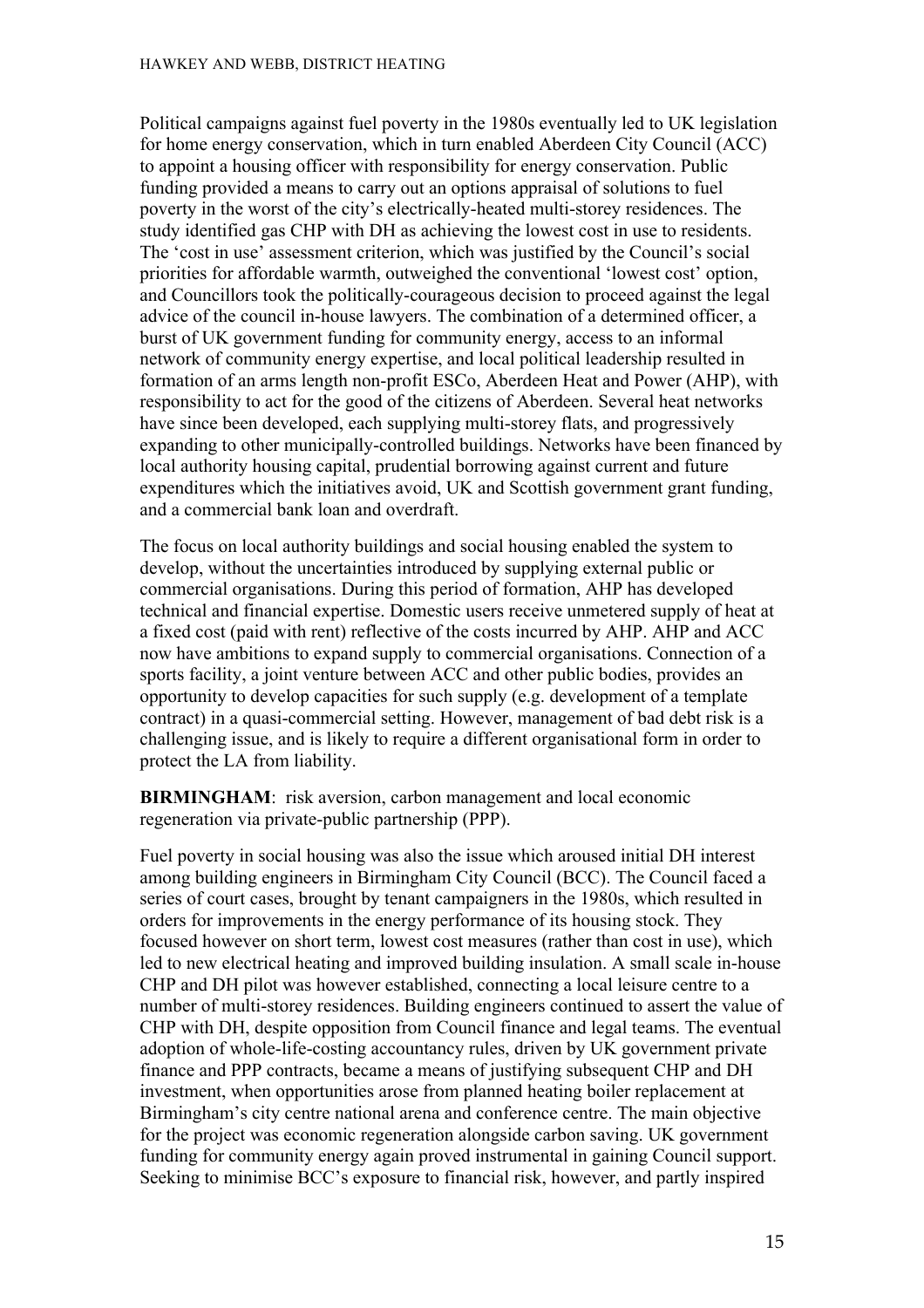by the success of Southampton Geothermal Heating Company, the council procured a commercial contractor, Cofely, to build, own and operate three DH networks with gas CHP. Cofely established Birmingham District Energy Company (BDEC) as a joint venture with the Council, the local university and a hospital. This approach allowed public sector partners to draw on Cofely's access to loan and equity finance through parent company GDF-Suez, as well as its experience of network development and operation, and of establishing supply contracts with third parties. The networks predominantly supply large heat users (BCC, a university, a hotel, an arena, a convention centre, and a hospital). The commercial company model results in limited motivation to address fuel poverty, which is seen as having high costs and low returns. A small number of council owned flats have been connected to the network, but this has relied on further grant-funding from UK government.

Establishing the BDEC model was challenging, as grant funding imposed a deadline for negotiations. The steep learning curve and lack of experience of the BCC legal team were significant, and both BCC and Cofely worked under pressure in the final days up to the deadline. The final procurement agreement is regarded by BCC as too tightly specified to allow expansion of the system without a further procurement process. In addition, despite caution on the part of BCC, the initiative contravened state aid rules, resulting in fines. Nevertheless the model os regarded as highly successful and the Council has used the experience to develop ambitious plans for city-wide district energy, building on secondary schools as local network hubs, using BCC biomass for heating, and investing in energy from waste.

**WOKING**: Environmental activism, executive leadership, energy saving, and local enterprise ESCos

Commitment of the Chief Executive and local political support for environmental issues made Woking Borough Council (WBC) an early innovator in energy saving and DE. WBC began an in-house energy efficiency programme in 1992, setting up a £250,000 revolving fund for council estate measures. The success of the programme (including small scale CHP) strengthened political support for energy saving, on the double benefit of environmental and financial gains. The council sought to develop larger scale CHP/DH systems, while reducing its exposure to risk, and complying with regulations governing local authority trading. Governance of DE projects is via two arms length companies, whose profits are retained by WBC for use in further energy saving projects. A wholly owned arms-length company, Thameswey, in turn established a joint venture company, Thameswey Energy Limited (TEL), with a Danish company. Development of this arrangement was complex: initial support from government funding has been extended through prudential borrowing and commercial loans. WBC lends to TEL at commercial rates, using the resulting interest payment differential to reinvest in further sustainability projects. The model requires TEL to behave entrepreneurially, seeking energy investment opportunities outside the Borough of Woking. The effort involved in establishing this organisational form is expressed in the £2m valuation Thameswey places on the intellectual property.

TEL developed and operates several CHP/DH schemes, both in Woking and in Milton Keynes (about 100km away). By developing a system performance database, and recruiting specialist staff, it has built distinctive capacity in energy trading through private wires, a virtual private wire arrangement with the area Distribution Network Operator, and participation in wholesale market and grid balancing payments.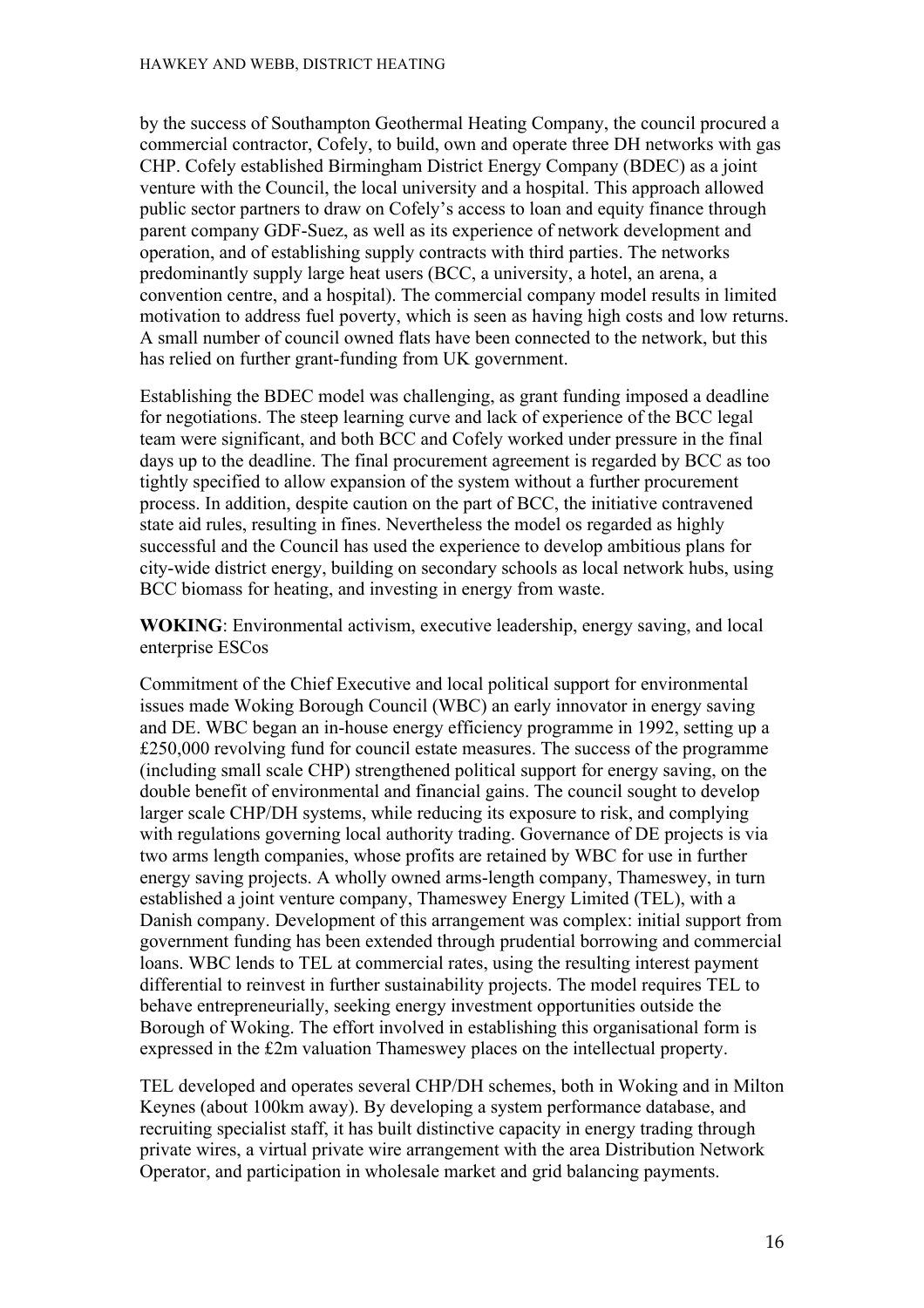#### 5. Discussion

As a recognised urban energy saving solution, which is materially, socially and economically embedded, the level of district heating development acts as an indicator of the quality of governance and sustainability of wider energy systems. Under the current UK political-economic settlement, DH innovations struggle to get established: intermittent funding has been highly valuable, but project developers face multiple sources, and dimensions, of uncertainty: in relation to finance and business viability, fragmented governance instruments which send contradictory market signals, and weakly-established technical and professional expertise and supply chains. Nevertheless, in governance circumstances very different from those which supported earlier European development, a number of enterprising and resourceful LA actors have established DH projects. They have acted because they have analysed the complex interconnecting demands on LAs for carbon reduction, energy saving, affordable heating and local economic regeneration. Given the constraints on their powers, which limit the scope for more radical action, they have identified local energy projects as an innovative way to integrate social, economic and environmental goals. Extensive, and creative, work has been done by emergent local leaders, to configure project teams, and to negotiate locally-appropriate technical and organisational solutions. Governance practices have however been newly constituted with each project, in order to fit the matrix of global energy market, local social economy and shifting state regulatory frames. What makes local officers and some local politicians willing to act against the dominant 'regime'? In each case, local actors have been part of wider professional and informal social networks of expertise, which produce commitment to the project: in Woking this stemmed from environmental activism; in Aberdeen from fuel poverty campaigns and in Birmingham from a commitment to regeneration in a city which prided itself on its industrial engineering history. In all cases, local commitment was made consequential as a result of the opportunity created by time-limited government funding, but equally by the activities of officers in intersecting informal networks of community energy expertise, which in turn are strengthened through interaction with decontextualized project finance, engineering and procurement bodies.

In the language of the MLP, this innovation system can to some degree be understood as occupying a niche in an unsupportive energy regime, with a shifting landscape constituted by political struggle over low carbon energy and urban infrastructures. Local Authority DH projects are 'protected innovation spaces' in the sense that grant funding for part of the costs has enabled creation of a business case. Viable projects have to be crafted in the context of dominant processes and practices of evaluation which are unsupportive of investment in DH. Public benefit is not an acceptable rationale in its own right, but must be carefully translated into the dominant financial logic of calculative rationality and risk mitigation. International comparisons show that changing the parameters of governance alters the pace and scale of development. Over the longer term, changing the parameters of the dominant evaluation framework will be critical to secure systematic development of urban heat networks and identification of optimal locales. Stronger roles for local and state levels of government are therefore important for DH to contribute to system change.

Governance occurs at a range of nested scales (organisation, municipality, region, country, EU) each of which may be variously interpreted as comprising the "system" within which innovation has to occur, or the site of a "regime" whose sociotechnical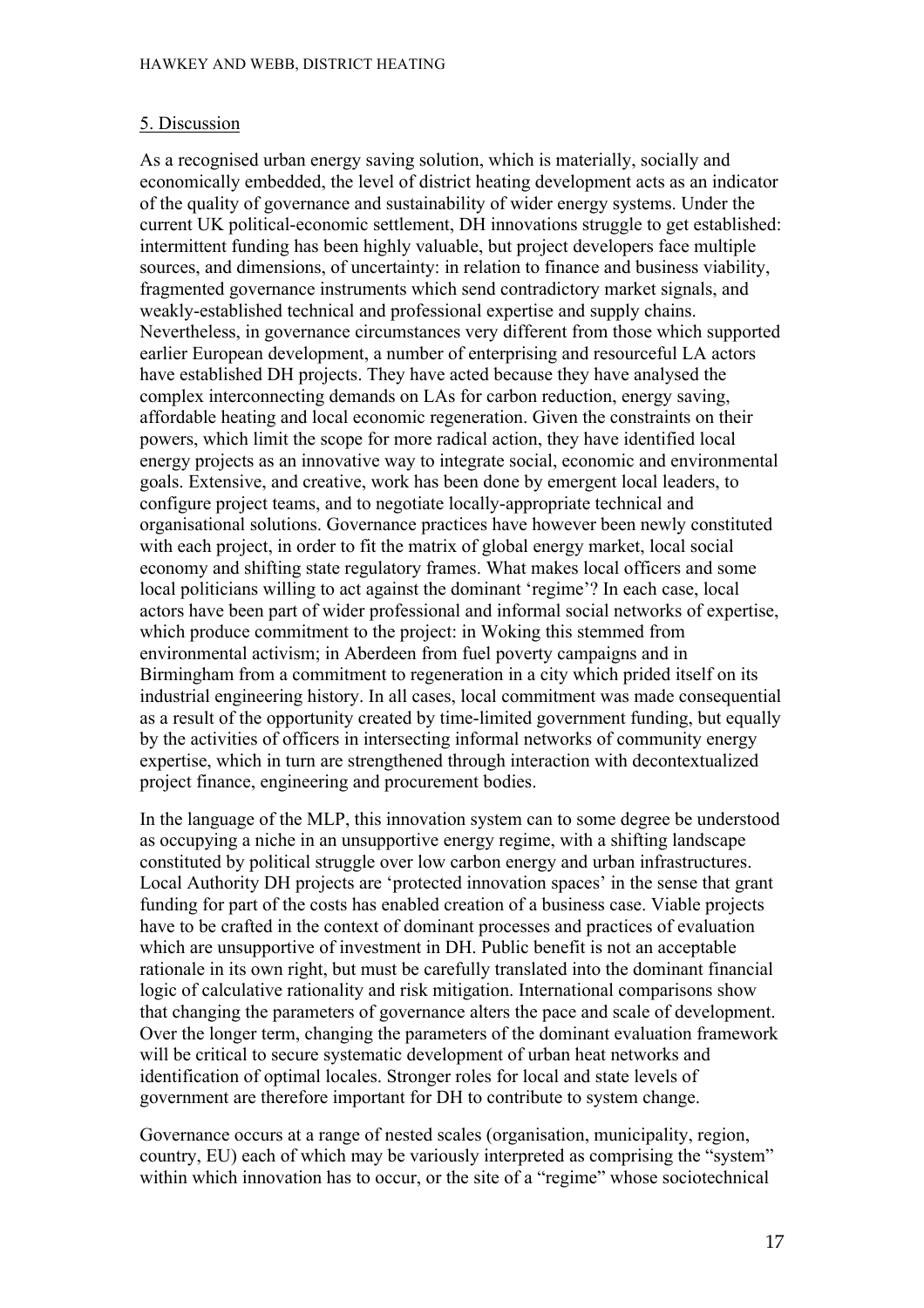stability represents the context for deployment of DH. Actors are not confined to one of these scales or levels: project development and implementation bring local and 'cosmopolitan' interests into structured and (to some degree) spontaneous interaction; local governments, state governments, politicians, financiers, transnational and local businesses, technical, legal and commercial experts, and publics intersect with each other through particular people, in the planning, development and implementation of DH projects. Actors are aware of each other, and of the complexity of their roles and motivations. They have overlapping or complementary, as well as competing or conflicting, agendas and goals. As demonstrated by the case studies, the planning and financing of DH projects are framed by the constraints and opportunities of regime and landscape, but simultaneously contribute to its structuring and restructuring. District heating systems provide particular arenas for combining locally-embedded actors and resources, with global flows of financial, legal and technical expertise. Summerton (1992) characterised DH systems as part technical, part institutional, as examples of grid-based multi-organisations (GBMOs) drawn together in the complex interdependence necessary to secure the initial market, professional and institutional support structures for the technology, and successful mobilisation and enrolment of powerful external interest. The physical grid is paralleled by an "invisible grid", based on the interdependence between the different organisations, where more overtly social aspects of system building are often more difficult and time consuming than physical or technical aspects. Actors seek to mobilise global networks in order to obtain resources to build a local project. In line with Law and Callon (1992), we found that eventual success, and defining attributes of the system, depended on the constitution of two intersecting networks: global finance, political support and technical specifications on the one hand, and local commitment, assets and skills on the other. Success depends on the degree to which the project can establish itself as an essential link between the two worlds; at their intersection a new local network centred on a project is created. It has to deliver some degree of reward to the global network of interests, but social indeterminacy in the ways in which such networks are connected means that the trajectory and relative success of such projects is never straightforwardly predictable.

A focus on situated practices of governance for local DE, does not therefore equate to 'the micro-social' level. The local scale is neither the necessary incubator of sociotechnical innovation in energy systems, nor a bounded stand-alone project in a 'niche' separated from 'regime' and 'landscape'. Instead energy systems' innovation exercised through specific DE projects is co-produced by state, market and civil society actors in structured, but to some degree indeterminate, interaction. From this perspective, the micro, meso and macro are each implicated in DH innovations, offering a more dynamic and realistic analysis than either top-down or bottom-up models. Any DE innovation, however limited in scale, entails decisions about allocation of risk and reward, positive and negative 'externalities' in relation to environment or public health, and terms of access to social goods such as energy. These decisions bring local interests into interaction with delocalised, decontextualised capital and expertise. They are not decisions amenable to technocratic solutions, because they entail political questions about contested frameworks of valuation (Helm, 2010). This perspective is in line with a politicallyinformed analysis of energy transitions (Shove and Walker, 2007; Smith and Stirling, 2007), which retains a reflexive and social constructivist perspective on power. There is therefore a need for further development of structurally and institutionally informed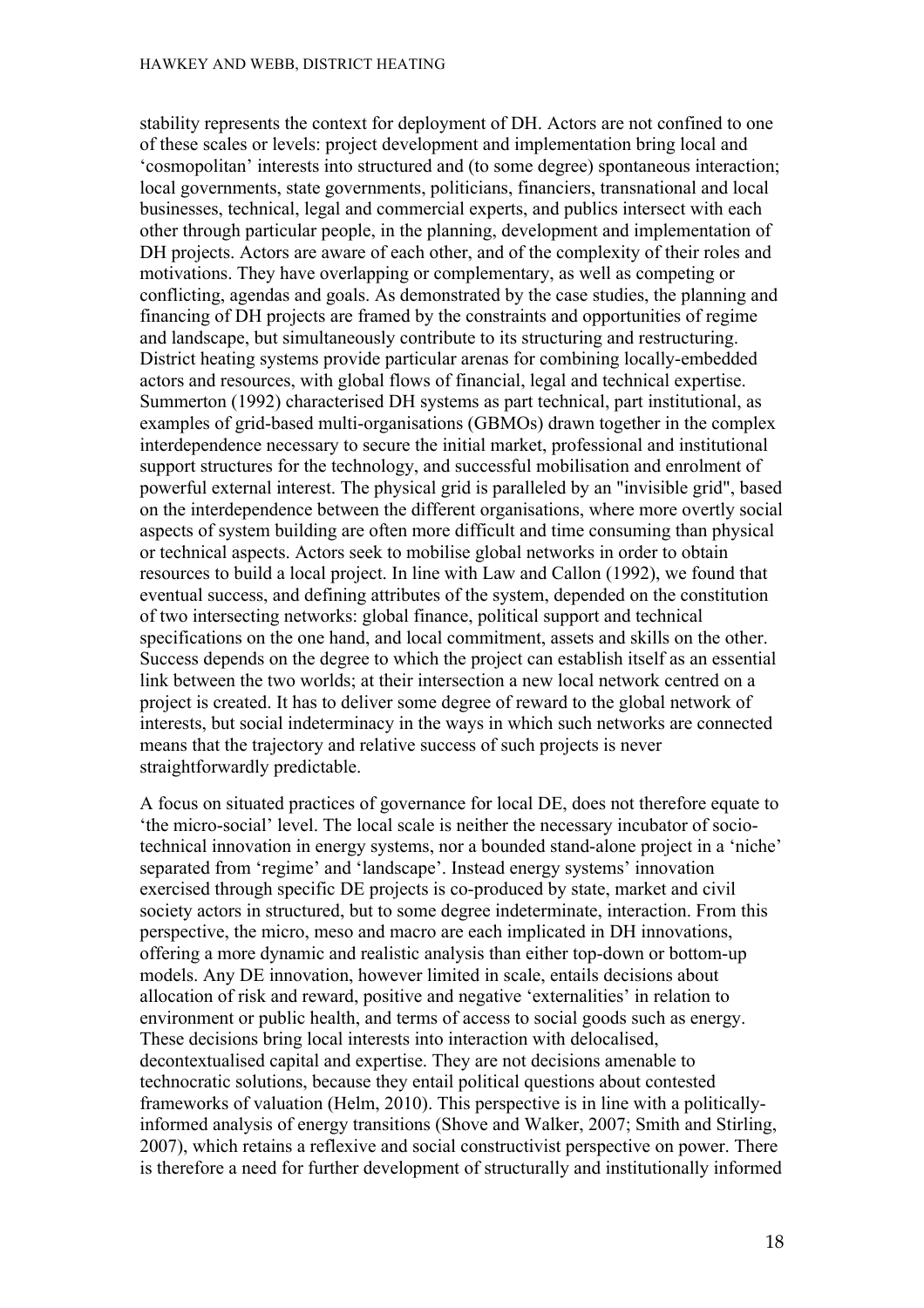perspectives on the governance of innovation than those currently offered by Transitions Theory and TIS models. The latter under-appreciate the social and technical embeddedness of energy systems.

#### 6. Conclusions: What Forms of Governance?

What forms of governance would accelerate the deployment of DH networks, with what consequences for local control? Different governance models have different implications for the DH trajectory, particularly in terms of the identities and configurations of central actors, networks, heat sources and users: constructing networks in areas of fuel poverty meets social objectives, but brings higher costs and risks which commercial actors avoid. Governance options can be conceptualised as distributed along a continuum. If the current status quo is regarded as one extreme, which can be characterised as 'governance under uncertainty', then the opposite end of the spectrum might be described as 'command and control' governance, which sets top-down 'planned' measures for take-up of DH in specified zones. 'Governance under uncertainty' is unlikely to increase the momentum, or result in the provision envisaged in even relatively modest government policy for urban heat networks. Each project development team have to find discrete solutions through the maze of uncertainty with high transaction costs. Risk of failure is high. Ad hoc innovation is likely to continue, with reliance on local authorities for project development, situated in relation to local contingencies. In the absence of standardised commercial and operating models, LA leadership and democratic oversight of urban heat networks is essential to mitigating subscriber perceptions of risk. Development however is likely to remain small scale and uneven, sub-optimal in technical, economic and social terms, and to carry high costs for local actors. Small scale experimentation seems unlikely to be sufficient to meet radical decarbonisation targets with tight timetables.

A 'command and control' model of governance has advantages of relative certainty for investors, assuming that forms of public guarantee for sunk costs of investment in infrastructure could be politically delivered, and that questions of regulation, ownership and control could be resolved. This may encourage major utilities or 'regime incumbents' to invest in DH initiatives, and incorporate DH into their portfolios. Established DH operators, currently outside the UK energy supply regime, may enter the competition, with the effect of adaptation of the dominant regime, although mergers and acquisitions in European energy markets suggest that further concentration of ownership may also follow. This model seems likely to produce the greatest continuity in energy regime actors, and may be necessary, if the statutory GHG emissions targets for decarbonising heat supply in the UK are going to be met. There are risks associated with 'command and control' solutions however, which stem from limited sensitivity to local circumstances, potential for perverse incentives and 'rent seeking' by major businesses, and potentially less than optimal solutions to the combined social, environmental and economic goals of sustainable energy.

As illustrated by the governance solutions devised in the context of liberalised energy markets in Norway and the Netherlands, there are intermediary locations along such a spectrum. These can be characterised as 'regularised reflexive governance' and give scope for recognition of polycentric locally-optimised solutions devised by constructive meshing of local and global expertise. Scope is retained for empowering local actors to shape innovative solutions, while improving inter-municipal learning, and reducing uncertainties and transaction costs, in an attempt to streamline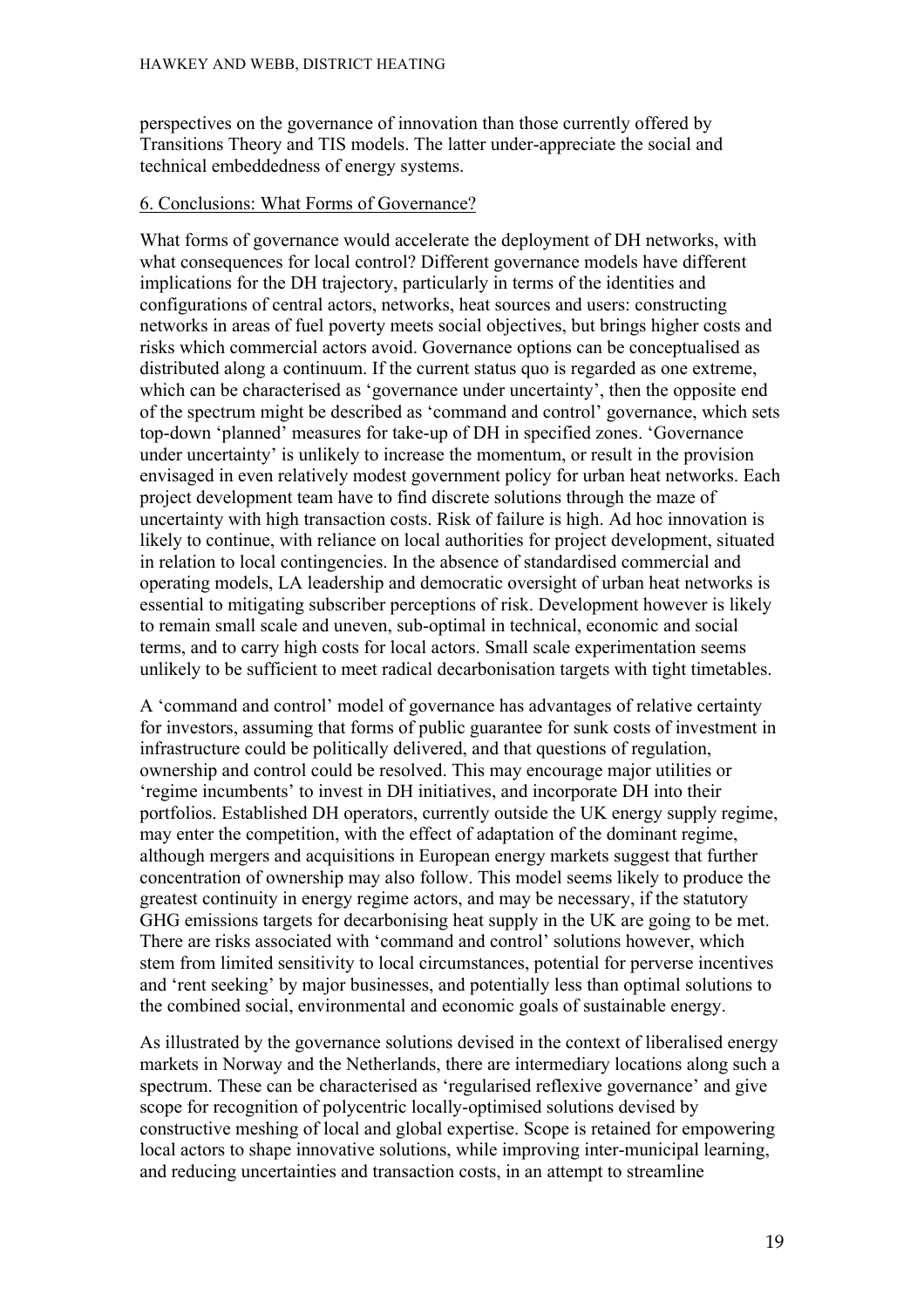development and mobilise investment. Reflexive governance which is able to encompass different scales of urban DH systems, and public interest goals, including retaining revenues in the local economy, is however under-developed. Changing the regulatory parameters can reshape the risk calculus, by for example integrating social and environment goods into dominant financial evaluation practices, as practiced under the Norwegian DH licensing model. 'Regularised' reflexive governance, which seeks to devolve control and resources in a cohesive policy framework, yet without determining outcomes, may be the most effective route to a more resilient low carbon energy system, which minimises 'stranded assets', edits out poor quality systems, and is encompasses social and environmental values. It should also enable accelerated transferable learning between projects and shared standard templates for legal compliance. It retains the value of the LA, with long-term commitment to the area, local democratic participation, and local knowledge, acting potentially as a quasiregulator, to reduce downstream transaction costs, improve systems design and energy saving, and give clarity to the implications of different control and ownership arrangements.

The dilemma faced by central, devolved and local governments therefore is how to coordinate action to devise intelligent regulatory measures, which neither exclude local economic interests and potential for the public good in secure and affordable heating, nor lose the public value embedded in resources and capacities, which the major utilities can bring to bear in constituting a sustainable energy system. Regularising governance may enable a constructive transition pathway, to the extent that 'regime' configurations are subject to engagement and democratic scrutiny, beyond the 'engineered' and bureaucratically-determined configuration of technical artefacts. The struggle over a governance model to enable scaling-up of urban DH, as an appropriate contributor to UK energy systems, will be played out between the incumbent interests of utilities, based on sunk investments in infrastructure, contractors who control legal, technical and financial expertise, and municipal and state governments, with their mixed competing and collaborative interests in public goods and private profit.

#### Bibliography

Baas, L., 2008. Industrial symbiosis in the Rotterdam Harbour and Industry Complex: reflections on the interconnection of the techno‐sphere with the social system. *Bus. Strat. Env. 17*, 330-340.

Bergek, A., Jacobsson, S., Carlsson, B., Lindmark, S., Rickne, A., 2008. Analyzing the functional dynamics of technological innovation systems: a scheme of analysis. *Research Policy 37*, 407–429.

Boltanski, L and Thevenot, L (1991) *On Justification: Economies of Worth* Princeton University Press.

DECC, CLG, 2009. *Heat and Energy Saving Strategy Consultation*. http://hes.decc.gov.uk [Accessed December 20, 2011]

Ericson, K., 2009. *Introduction and development of the Swedish district heating systems: Critical factors and lessons learned*, Policy development for improving RES-H/C penetration in European Member States (RES-H Policy). http://www.res-h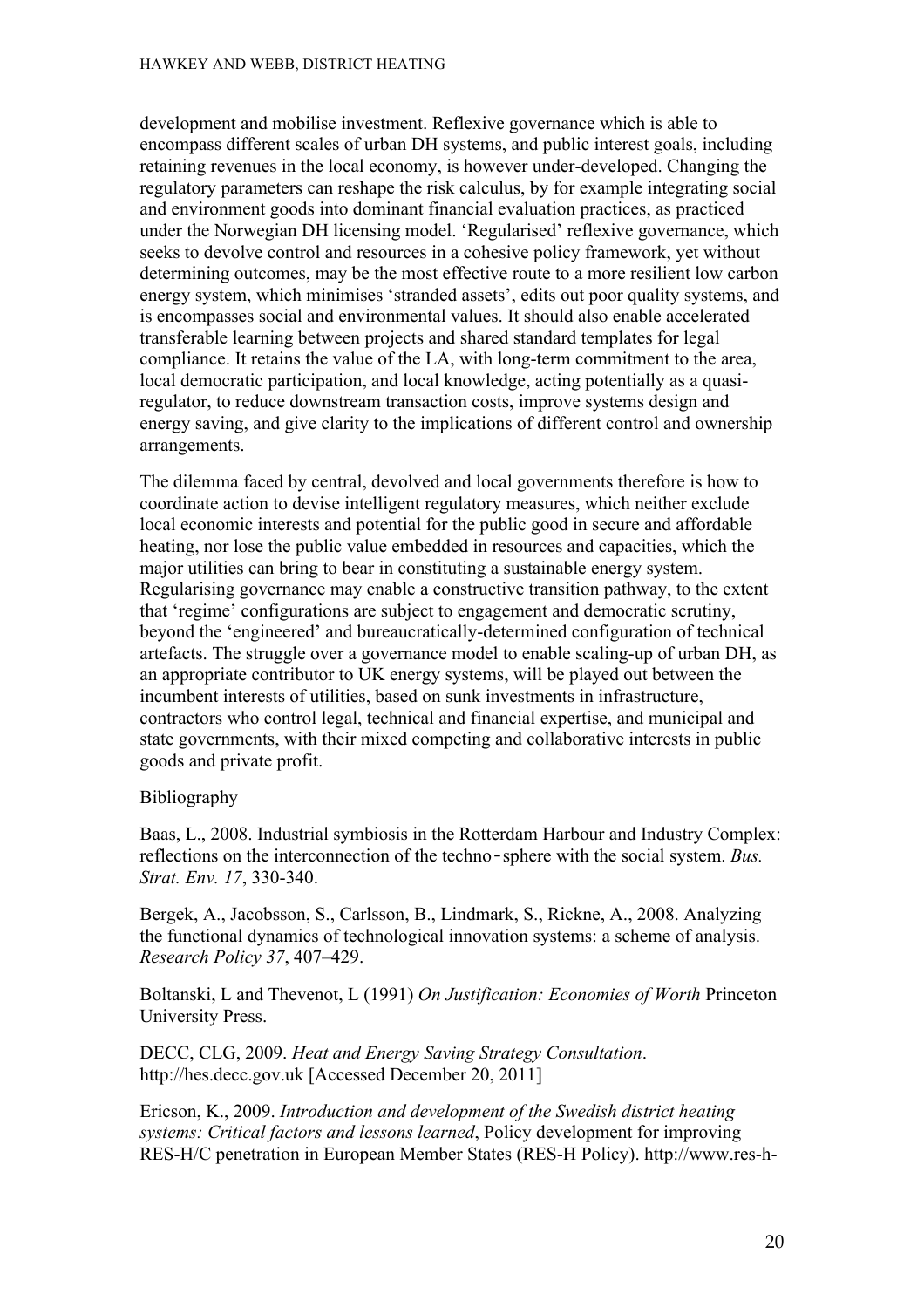policy.eu/downloads/Swedish\_district\_heating\_case-study\_(D5)\_final.pdf [Accessed November 8, 2010]

EuroHeat & Power, 2009. *District Heating and Cooling: Country by Country 2009 Survey*. http://www.euroheat.org/Publications-8.aspx?PID=46&Action=1&NewsId=12 [Accessed January 31, 2011]

Grin, J., Rotmans, J., Schot, J., 2010. *Transitions to sustainable development*. Routledge, New York.

Fligstein, N and Dauter, L (2007) 'The sociology of markets', *Annual Review of Sociology, 33*: 105-128.

Flyvbjerg, B (2003) *Megaprojects and Risk: An Anatomy of Ambition* Cambridge University Press.

Geels, F (2004) 'From sectoral systems of innovation to socio-technical systems. Insights about dynamics and change from sociology and institutional theory' *ResearchPolicy 33*, 897–920.

Geels, F and Schot, J (2007) 'Typology of socio-technical transition pathways'. *Research Policy 36*: 399–417.

Goffman, E (1983) 'The Interaction Order' *American Sociological Review 48*: 1-17.

Granovetter, M (1985) 'Economic action and social structure: the problem of embeddedness' *American Journal of Sociology 19*: 481-510.

Hawkey, D (2011) 'District Heating in the UK: a Technological Innovation Systems Analysis'

Helm, D (2010) 'Infrastructure and infrastructure finance: The role of the government and the private sector in the current world', *EIB Papers, 15*: 8-27.

Hekkert, M., Suurs, R.A.A., Negro, S.O., Kuhlmann, S., Smits, R.E.H.M., 2007. Functions of innovation systems: A new approach for analysing technological change. *Technological Forecasting and Social Change 74*, 413-432.

Hendriks, C (2008) 'On Inclusion and Network Governance: The democratic disconnect of Dutch Energy Transitions.' *Public Administration 86 (4)*: 1009-1031.

HM Treasury, 2011. *Budget 2011*. http://www.hm-treasury.gov.uk/2011budget.htm [Accessed February 7, 2012]

Hodson, M and Marvin, S (2010) 'Can cities shape socio-technical transitions and how would we know if they were?' *Research Policy 39*; 477–485.

Jacobsson, S., Bergek, A., 2011. Innovation system analyses and sustainability transitions: Contributions and suggestions for research. *Environmental Innovation and Societal Transitions 1*, 41-57.

Kelly, S and Pollitt, M (2010) 'An assessment of the present and future opportunities for combined heat and power with district heating in the UK', *Energy Policy, 38*: 6936-6945.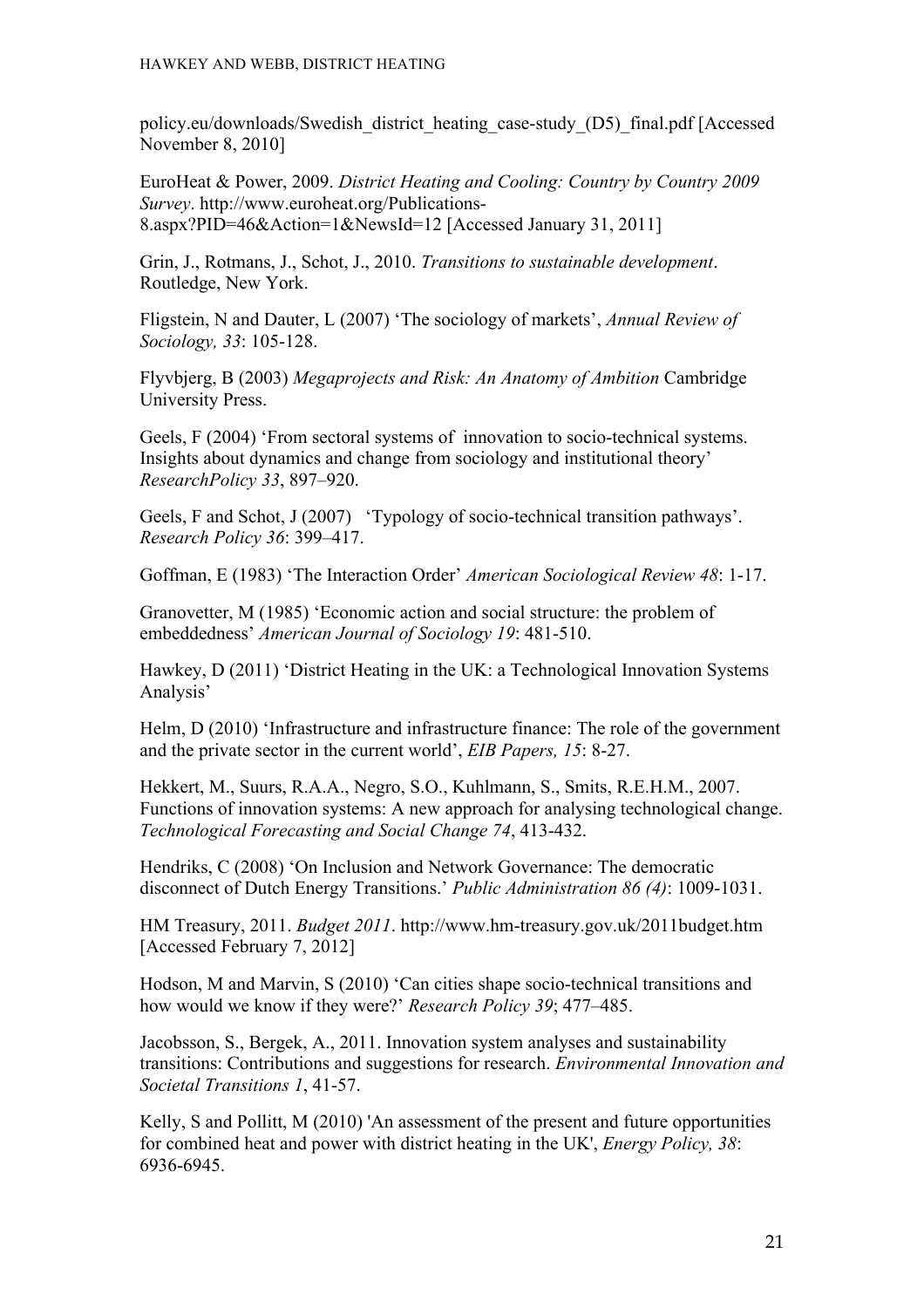Kemp, R and Rotmans, J (2007). Assessing the Dutch Energy Transition Policy: How Does it Deal with Dilemmas of Managing Transitions? *Journal of Environmental Policy & Planning 9 (3)*: 315 - 331.

Kemp, R., Schot, J., Hoogma, R., 1998. Regime shifts to sustainability through Processes of niche formation: the approach of strategic niche management. *Technology Analysis and Strategic Management 10*, 175–195.

Kern, F (2011) An international perspective on the Energy Transition project chapter in Geert Verbong and Derk Loorbach (eds) *Governing the Energy Transition. Reality, illusion or necessity?*

Kern, F and Smith, A (2008) 'Restructuring energy systems for sustainability? Energy transition policy in the Netherlands' *Energy Policy 36 (11)*: 4093-4103.

Markard, J., Truffer, B., 2008. Technological innovation systems and the multi-level perspective: Towards an integrated framework. *Research Policy 37*, 596-615.

Meadowcroft, J (2009) 'What about the politics? Sustainable development, transition management, and long term energy transitions' *Policy Sciences 42 (4)*: 323-340.

Mitchell, C., 2008. *The Political Economy of Sustainable Energy*, Energy, Climate and the Environment Series. Palgrave Macmillan, Hampshire.

NVE, 2009. Veileder i utforming av konsesjonssøknad for fjernvarmeanlegg (Guidance on the design of a license application for district heating). http://nve.no/Global/Konsesjoner/Fjernvarme/Fjernvarmeveileder2009.pdf [Accessed January 13, 2011]

PVW, 2005. Warmtebedrijf Business Plan: Warme band tussen stad en haven (Warm relationship between city and port). Projectbureau Voorbereiding Warmtebedrijf. http://www.zuid-

holland.nl/bestuur\_en\_politiek/Vergaderingen%20van/Provinciale\_Staten/Statenperio de\_2003-2007/2005/12\_Oktober\_2005/opendocumentsis.htm?llpos=1206007&llvol=-2000 [Accessed June 1, 2011]

Ostrom, E (1990) *Governing the Commons: The Evolution of Institutions for Collective Action*, New York: Cambridge University Press.

Ostrom, E (2007) 'A Diagnostic Approach for Going beyond Panaceas,' *Proceedings of the National Academy of Sciences, 104 (39)*: 15181–15187.

Ostrom, E (2009) *Beyond Markets And States: Polycentric Governance Of Complex Economic Systems.* The Sveriges Riksbank Nobel Prize in Economic Sciences Lecture http://www.nobelprize.org/nobel\_prizes/economics/laureates/2009/ostromlecture.html (accessed 16/01/12)

Powell, W (1990) 'Neither market nor hierarchy: network forms of organization' *Research in Organizational Behaviour 12*: 295-336.

Raven, R., Verbong, G., (2007). 'Multi-Regime Interactions in the Dutch Energy Sector: The Case of Combined Heat and Power Technologies in the Netherlands 1970–2000' *Technology Analysis & Strategic Management 19*: 491-507.